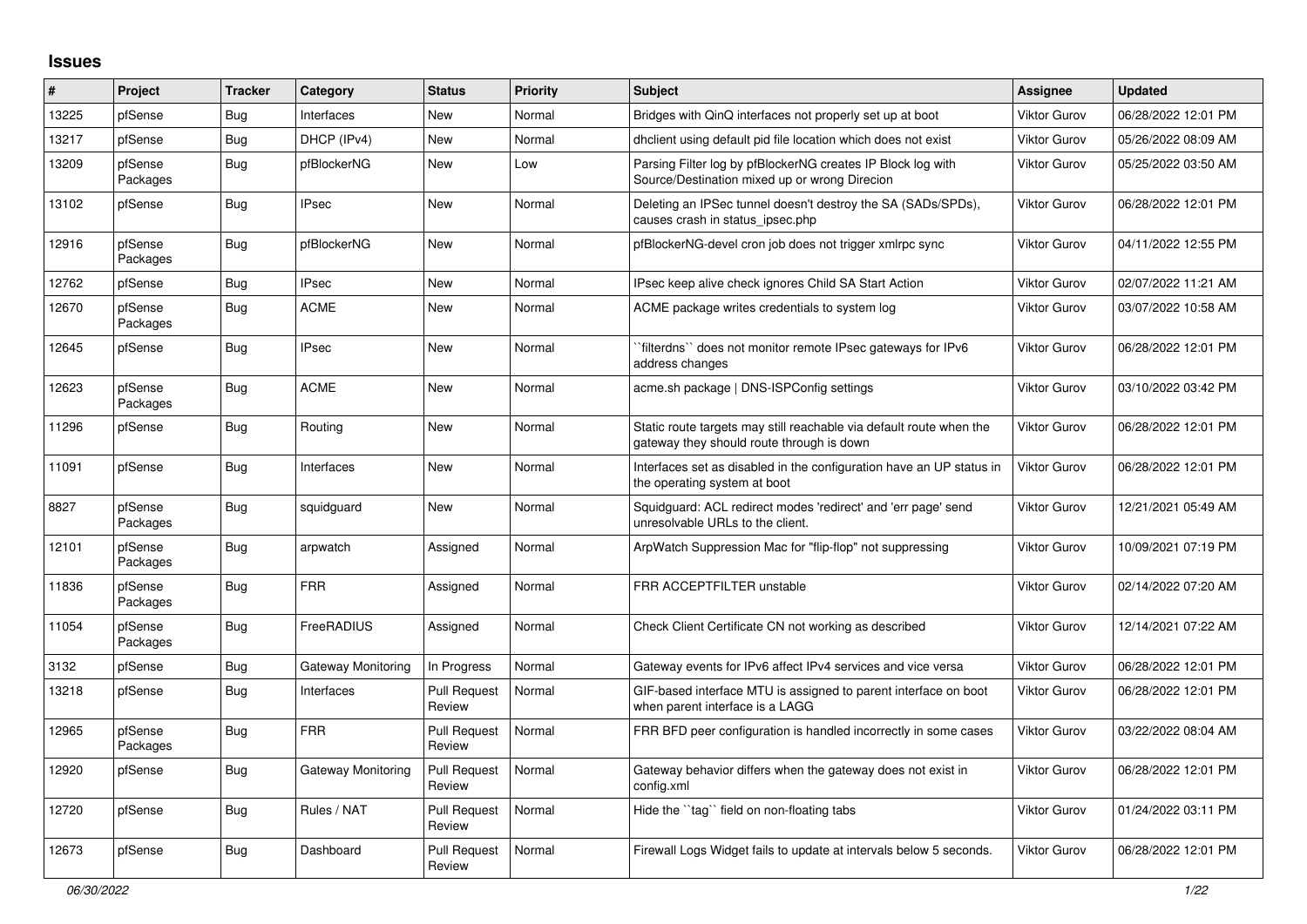| #     | Project             | <b>Tracker</b> | Category                    | <b>Status</b>                 | <b>Priority</b> | <b>Subject</b>                                                                    | Assignee            | <b>Updated</b>      |
|-------|---------------------|----------------|-----------------------------|-------------------------------|-----------------|-----------------------------------------------------------------------------------|---------------------|---------------------|
| 12385 | pfSense             | Bug            | <b>Virtual IP Addresses</b> | <b>Pull Request</b><br>Review | Normal          | deleteVIP() does not check 1:1 NAT and Outbound NAT rules                         | Viktor Gurov        | 06/28/2022 12:01 PM |
| 12225 | pfSense             | Bug            | Authentication              | <b>Pull Request</b><br>Review | Normal          | Group membership field is not needed for remote groups                            | <b>Viktor Gurov</b> | 06/28/2022 12:01 PM |
| 11877 | pfSense             | Bug            | Web Interface               | <b>Pull Request</b><br>Review | Very Low        | Labels and description dissapear in firewall schedule edit.php                    | Viktor Gurov        | 06/28/2022 12:01 PM |
| 13034 | pfSense<br>Packages | Bug            | Zabbix                      | Feedback                      | Normal          | Zabbix6 Agent and Proxy fail to set the PSK from the web GUI in its<br>conf files | Viktor Gurov        | 04/06/2022 11:59 AM |
| 12869 | pfSense<br>Packages | Bug            | <b>BIND</b>                 | Feedback                      | Normal          | Bind DNS Package AAAA filtering Broken on new ZFS Installs                        | <b>Viktor Gurov</b> | 03/09/2022 12:38 PM |
| 12706 | pfSense<br>Packages | <b>Bug</b>     | pfBlockerNG                 | Feedback                      | Normal          | pfBlockerNG and unbound does not work after switching /var to<br>RAM disk         | <b>Viktor Gurov</b> | 03/24/2022 10:47 AM |
| 12683 | pfSense<br>Packages | Bug            | Snort                       | Feedback                      | Normal          | snort get vpns list() does not include OpenVPN CSO                                | <b>Viktor Gurov</b> | 02/15/2022 10:47 AM |
| 12506 | pfSense<br>Packages | Bug            | Suricata                    | Feedback                      | Normal          | Only selected instance is restarted on suppress list change                       | <b>Viktor Gurov</b> | 12/01/2021 04:43 AM |
| 12322 | pfSense<br>Packages | <b>Bug</b>     | Suricata                    | Feedback                      | Normal          | Suricata creates invalid HOME NET entries                                         | <b>Viktor Gurov</b> | 09/10/2021 11:42 AM |
| 12264 | pfSense<br>Packages | <b>Bug</b>     | Squid                       | Feedback                      | Low             | Stray <table> line in squid monitor.php</table>                                   | Viktor Gurov        | 12/23/2021 10:53 AM |
| 12206 | pfSense<br>Packages | Bug            | NET-SNMP                    | Feedback                      | Normal          | Certificate Manager page doesn't show Net-SNMP used certificates                  | <b>Viktor Gurov</b> | 12/30/2021 09:40 AM |
| 12167 | pfSense<br>Packages | Bug            | <b>FRR</b>                  | Feedback                      | Normal          | BGP TCP setkey not set if neighbor is in peer group                               | Viktor Gurov        | 09/16/2021 09:38 AM |
| 12036 | pfSense<br>Packages | <b>Bug</b>     | Zabbix                      | Feedback                      | Normal          | Certificate Manager page do not show Zabbix used certificates                     | <b>Viktor Gurov</b> | 07/15/2021 11:46 AM |
| 11961 | pfSense<br>Packages | <b>Bug</b>     | <b>FRR</b>                  | Feedback                      | Normal          | FRR OSPF add unwanted area 0 authentication to router ospf                        | <b>Viktor Gurov</b> | 09/16/2021 10:25 PM |
| 11937 | pfSense<br>Packages | <b>Bug</b>     | haproxy                     | Feedback                      | Normal          | HAproxy "Use Client-IP" option breaks Captive Portal                              | <b>Viktor Gurov</b> | 06/22/2021 08:48 AM |
| 11847 | pfSense<br>Packages | Bug            | <b>FRR</b>                  | Feedback                      | Normal          | Filters not applied to PEER Groups                                                | <b>Viktor Gurov</b> | 07/30/2021 07:45 PM |
| 11756 | pfSense<br>Packages | <b>Bug</b>     | haproxy                     | Feedback                      | Normal          | HaProxy does not transfer backend states during reload                            | <b>Viktor Gurov</b> | 07/14/2021 01:21 PM |
| 11746 | pfSense<br>Packages | <b>Bug</b>     | FreeRADIUS                  | Feedback                      | Normal          | Second LDAP server configuration misses the ipaNThash control<br>attribute        | Viktor Gurov        | 07/14/2021 01:44 PM |
| 11693 | pfSense<br>Packages | <b>Bug</b>     | <b>FRR</b>                  | Feedback                      | Normal          | IPv6 static routing fails                                                         | Viktor Gurov        | 04/26/2022 08:50 AM |
| 11681 | pfSense<br>Packages | <b>Bug</b>     | <b>FRR</b>                  | Feedback                      | Normal          | FRR generates invalid BFD configuration after removing interfaces                 | Viktor Gurov        | 07/14/2021 04:40 PM |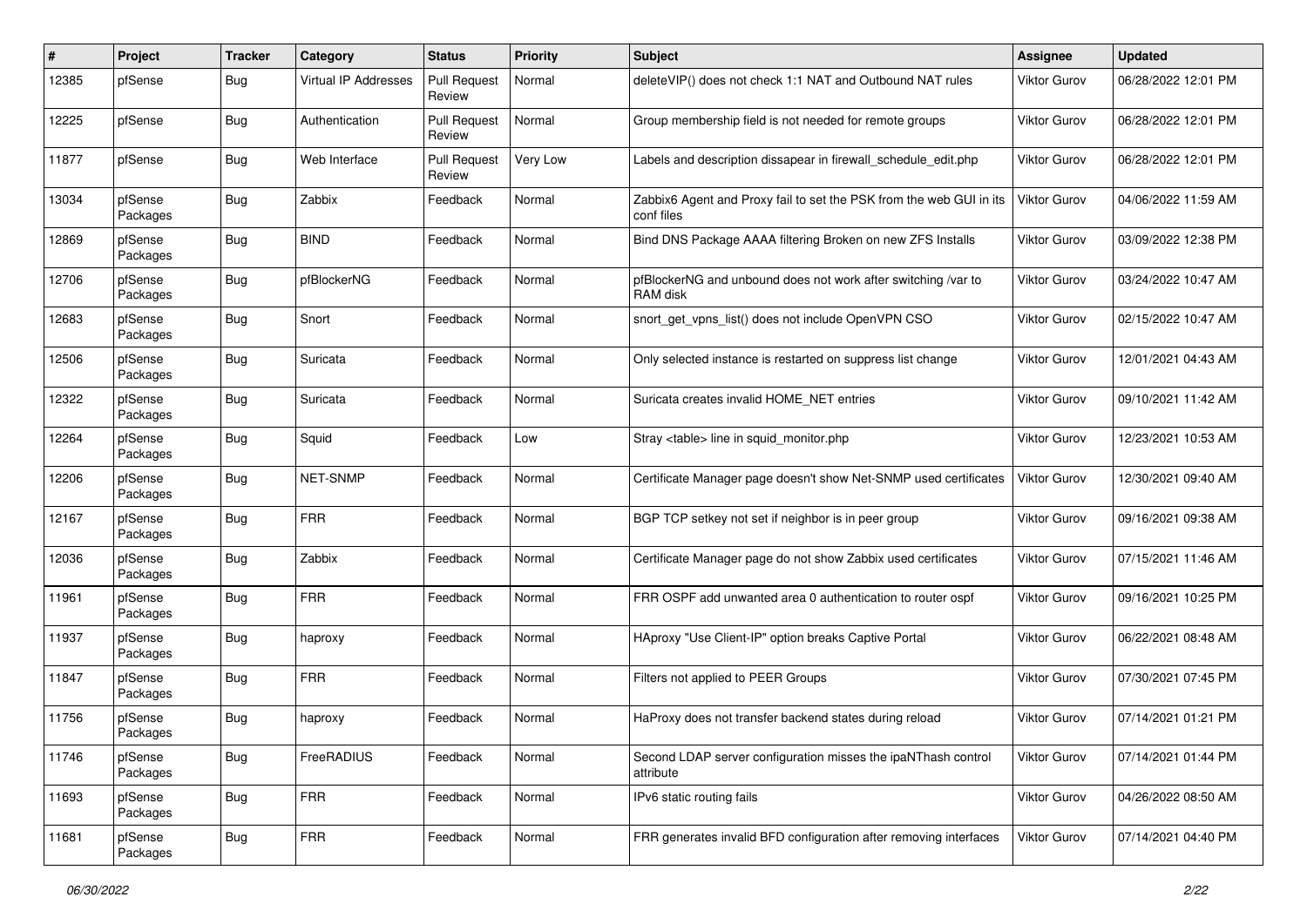| $\pmb{\#}$ | Project             | <b>Tracker</b> | Category         | <b>Status</b>                 | <b>Priority</b> | <b>Subject</b>                                                                                | <b>Assignee</b>         | <b>Updated</b>      |
|------------|---------------------|----------------|------------------|-------------------------------|-----------------|-----------------------------------------------------------------------------------------------|-------------------------|---------------------|
| 11515      | pfSense<br>Packages | Bug            | node exporter    | Feedback                      | Normal          | node exporter 0.18.1 1 - Unable to interact or start the service from<br>web ui               | <b>Viktor Gurov</b>     | 07/14/2021 12:37 PM |
| 11491      | pfSense<br>Packages | Bug            | haproxy          | Feedback                      | Normal          | haproxy-devel v0.62 2 - startup error 'httpchk'                                               | <b>Viktor Gurov</b>     | 06/22/2021 08:46 AM |
| 11477      | pfSense<br>Packages | <b>Bug</b>     | <b>FRR</b>       | Feedback                      | Normal          | FRR does not recognize some BFD options                                                       | Viktor Gurov            | 02/26/2021 10:52 PM |
| 11404      | pfSense<br>Packages | Bug            | <b>FRR</b>       | Feedback                      | Normal          | Incorrect prefix/access lists migration on update                                             | Viktor Gurov            | 02/18/2021 09:49 AM |
| 11388      | pfSense<br>Packages | Bug            | FreeRADIUS       | Feedback                      | Normal          | Captive Portal authentication error with MySQL backend                                        | Viktor Gurov            | 02/10/2021 08:54 AM |
| 11343      | pfSense<br>Packages | Bug            | <b>BIND</b>      | Feedback                      | Low             | Invalid link to pfSense-pkg-bind changelog                                                    | <b>Viktor Gurov</b>     | 04/05/2022 08:12 AM |
| 11331      | pfSense<br>Packages | <b>Bug</b>     | FreeRADIUS       | Feedback                      | Normal          | FreeRADIUS latest package upgrade broke Plain Mac<br>Authentication                           | Viktor Gurov            | 01/30/2021 10:08 AM |
| 11274      | pfSense<br>Packages | Bug            | ntop             | Feedback                      | Normal          | ntopng https web server does not present full certificate chain                               | <b>Viktor Gurov</b>     | 01/28/2021 09:51 AM |
| 11180      | pfSense<br>Packages | Bug            | Filer            | Feedback                      | Normal          | Filer run action for files on sync that wan't been modified                                   | Viktor Gurov            | 01/08/2021 07:27 AM |
| 11135      | pfSense<br>Packages | <b>Bug</b>     | haproxy          | Feedback                      | High            | HAproxy OCSP reponse crontab bug                                                              | Viktor Gurov            | 09/10/2021 11:51 AM |
| 11098      | pfSense<br>Packages | Bug            | Backup           | Feedback                      | Normal          | Backup Files and Directories plugin crashes firewall if /root specified<br>as backup location | <b>Viktor Gurov</b>     | 12/23/2021 10:45 AM |
| 10572      | pfSense<br>Packages | <b>Bug</b>     | Squid            | Feedback                      | Normal          | STARTTLS option is ignored                                                                    | <b>Viktor Gurov</b>     | 04/22/2022 02:20 AM |
| 10450      | pfSense<br>Packages | Bug            | Squid            | Feedback                      | Normal          | Squid reverse proxy switching peers                                                           | Viktor Gurov            | 04/22/2022 02:21 AM |
| 6964       | pfSense<br>Packages | <b>Bug</b>     | Suricata         | Feedback                      | Normal          | Host OS Policy Assignment broken when using "Import" or "Aliases"<br>buttons                  | <b>Viktor Gurov</b>     | 08/20/2021 07:52 AM |
| 4088       | pfSense<br>Packages | <b>Bug</b>     | squidguard       | Feedback                      | Normal          | Buggy squidgurd config file is created                                                        | <b>Viktor Gurov</b>     | 01/28/2021 10:01 AM |
| 13298      | pfSense             | Bug            | Dynamic DNS      | <b>Pull Request</b><br>Review | Normal          | Dynv6 does not check response code when updating                                              | Tiago Beling<br>d'Avila | 06/28/2022 12:01 PM |
| 13114      | pfSense<br>Packages | Bug            | <b>BIND</b>      | Feedback                      | Normal          | BIND calls rndc in rc_stop when named is not running                                          | <b>Stuart Wyatt</b>     | 05/04/2022 12:41 PM |
| 11352      | pfSense             | Bug            | FreeBSD          | New                           | Low             | CTF types > 2^15 in the pfSense kernel config results in DTrace<br>failing                    | Scott Long              | 03/17/2021 02:52 AM |
| 8179       | pfSense             | Bug            | DHCP (IPv4)      | Feedback                      | Normal          | Incorrect reverse DNS zone in DHCP server config for<br>non-octet-aligned subnet mask         | Renato Botelho          | 02/09/2022 11:17 PM |
| 13282      | pfSense Plus        | Bug            | Aliases / Tables | New                           | Normal          | FQDN Aliases Break if an Invalid Domain is Present in the Chain                               | Reid Linnemann          | 06/18/2022 03:12 PM |
| 13226      | pfSense             | Bug            | Captive Portal   | Confirmed                     | Normal          | Captive Portal doesn't disconnect established OpenVPN link                                    | Reid Linnemann          | 05/30/2022 10:38 AM |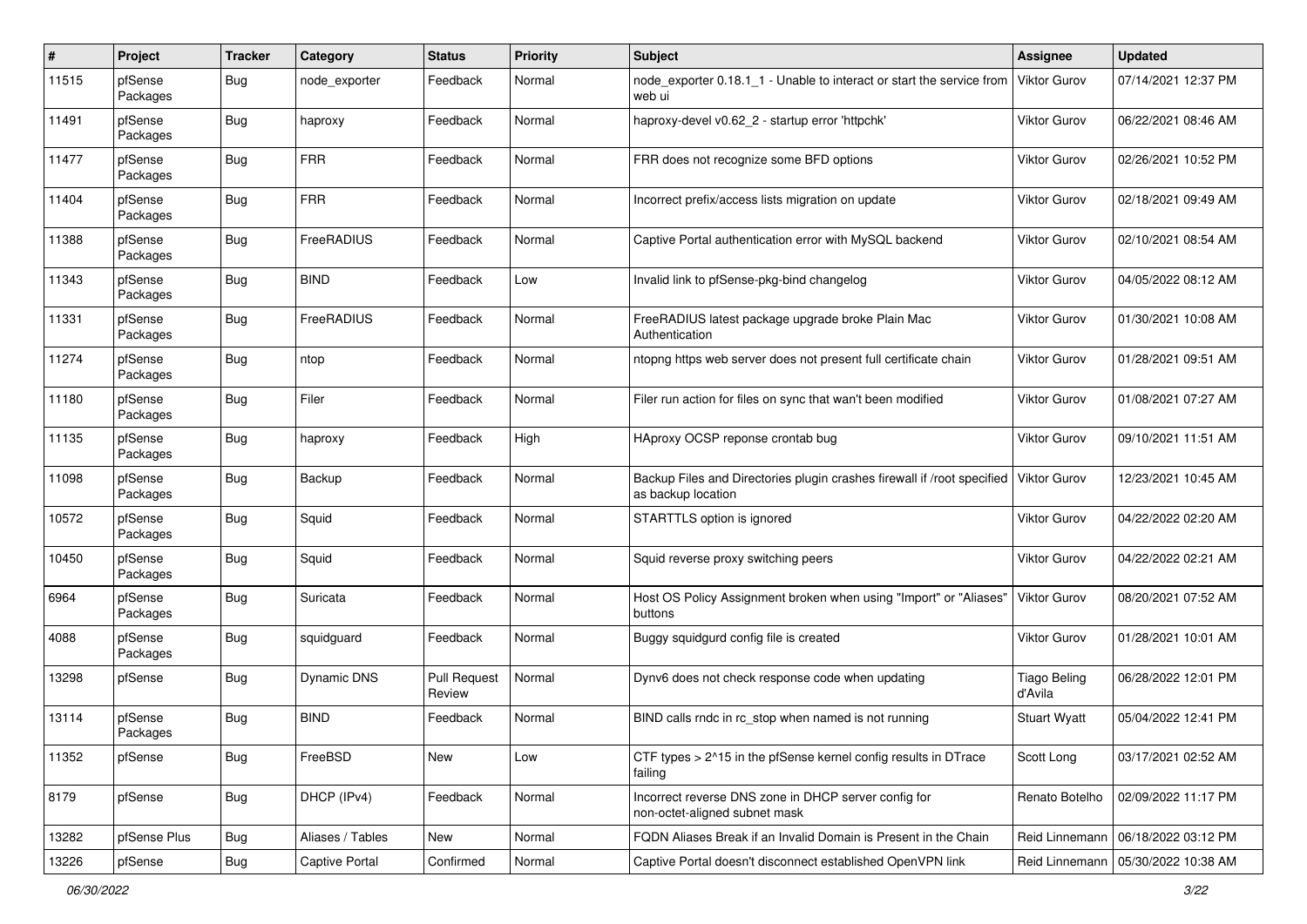| #     | <b>Project</b>      | <b>Tracker</b> | Category                            | <b>Status</b>                 | <b>Priority</b> | <b>Subject</b>                                                                                              | <b>Assignee</b>       | <b>Updated</b>      |
|-------|---------------------|----------------|-------------------------------------|-------------------------------|-----------------|-------------------------------------------------------------------------------------------------------------|-----------------------|---------------------|
| 9296  | pfSense             | <b>Bug</b>     | Aliases / Tables                    | Confirmed                     | Low             | Alias content is sometimes incomplete when mixing FQDN and IP<br>address                                    | Reid Linnemann        | 06/18/2022 03:12 PM |
| 13215 | pfSense             | <b>Bug</b>     | Captive Portal                      | Assigned                      | Normal          | Allowed MAC/IP/Hostname traffic counts for authorized users                                                 | Reid Linnemann        | 05/31/2022 05:31 PM |
| 13317 | pfSense             | <b>Bug</b>     | PHP Interpreter                     | Feedback                      | Normal          | array filter" PHP Errors in "interfaces.inc"                                                                | Reid Linnemann        | 06/29/2022 08:06 AM |
| 4451  | pfSense             | <b>Bug</b>     | DHCP (IPv4)                         | New                           | Low             | Status DHCP Leases shows double entries for static entries without<br>IP address                            | <b>Phillip Davis</b>  | 05/21/2022 04:55 PM |
| 13014 | pfSense             | Bug            | <b>IPsec</b>                        | <b>New</b>                    | Normal          | Charon.vici can get in a bad state                                                                          | Mateusz Guzik         | 06/28/2022 12:01 PM |
| 12849 | pfSense             | <b>Bug</b>     | <b>Operating System</b>             | New                           | Normal          | pfsync kernel crash on reboot                                                                               | Mateusz Guzik         | 02/22/2022 02:02 PM |
| 12079 | pfSense             | <b>Bug</b>     | <b>IGMP Proxy</b>                   | <b>New</b>                    | Normal          | IGMPProxy: kernel panic, Sleeping thread owns a non-sleepable<br>lock                                       | Mateusz Guzik         | 06/28/2022 12:01 PM |
| 12144 | pfSense             | <b>Bug</b>     | <b>Operating System</b>             | In Progress                   | Normal          | Bug in "df -t" filtering if two filesystems use the same mountpoint                                         | Mateusz Guzik         | 09/10/2021 10:07 AM |
| 12547 | pfSense             | Bug            | <b>Operating System</b>             | Feedback                      | Normal          | unsheduled system reboot/crash                                                                              | Mateusz Guzik         | 12/01/2021 01:20 PM |
| 9349  | pfSense             | <b>Bug</b>     | IPsec                               | Confirmed                     | Normal          | IPSec service start/stop/restart fails after settings change                                                | Markus<br>Stockhausen | 10/30/2020 01:33 PM |
| 13243 | pfSense             | Bug            | <b>OpenVPN</b>                      | <b>Pull Request</b><br>Review | Normal          | OpenVPN status for multi-user VPN shows info icon to display<br>RADIUS rules when there are none to display | Marcos<br>Mendoza     | 06/28/2022 12:01 PM |
| 7996  | pfSense             | <b>Bug</b>     | Web Interface                       | <b>Pull Request</b><br>Review | Very Low        | Unnecessary link tag in login page                                                                          | Marcos<br>Mendoza     | 06/28/2022 12:01 PM |
| 11626 | pfSense Plus        | Bug            | Authentication                      | <b>New</b>                    | Normal          | Google LDAP connection failed due to lack of SNI for TLS 1.3                                                | Luiz Souza            | 06/27/2022 07:23 AM |
| 10875 | pfSense             | Bug            | Gateways                            | <b>New</b>                    | Normal          | PPP periodic reset does not fully restore gateway group round-robin<br>functionality                        | Luiz Souza            | 11/05/2020 07:44 AM |
| 10708 | pfSense             | <b>Bug</b>     | Upgrade                             | New                           | Normal          | ZFS bootpool boot symlink issue                                                                             | Luiz Souza            | 03/08/2021 07:03 AM |
| 8964  | pfSense             | <b>Bug</b>     | <b>IPsec</b>                        | <b>New</b>                    | High            | IPsec async cryptography advanced setting - TCP traffic not<br>passing through                              | Luiz Souza            | 12/08/2020 12:09 PM |
| 8815  | pfSense             | Bug            | Interfaces                          | New                           | Normal          | IP addresses are removed from interfaces when link is lost and<br>either IPv4 or IPv6 is dynamic            | Luiz Souza            | 07/21/2021 07:49 AM |
| 8324  | pfSense             | <b>Bug</b>     | Hardware / Drivers                  | <b>New</b>                    | Normal          | bxe cards require promisc for OSPF                                                                          | Luiz Souza            | 05/25/2020 03:19 PM |
| 8192  | pfSense             | <b>Bug</b>     | Gateway Monitoring                  | <b>New</b>                    | Low             | dpinger - Change in ISP link-local IPv6 address drops connectivity                                          | Luiz Souza            | 11/05/2020 07:31 AM |
| 8100  | pfSense             | Bug            | CARP                                | New                           | Normal          | pfsync Initially Deletes States on Primary for Connections<br>Established through Secondary                 | Luiz Souza            | 02/08/2022 12:59 PM |
| 8013  | pfSense             | Bug            | <b>IPsec</b>                        | New                           | Normal          | IPsec MSS clamping value shared for IPv4 and IPv6                                                           | Luiz Souza            | 10/28/2021 01:37 PM |
| 7235  | pfSense             | <b>Bug</b>     | <b>IPsec</b>                        | <b>New</b>                    | Normal          | 4860 has not got significant IPsec performance rising with enabled<br>HW acceleration                       | Luiz Souza            | 12/18/2021 04:32 PM |
| 6295  | pfSense             | Bug            | <b>Traffic Shaper</b><br>(Limiters) | New                           | Normal          | Crash upon applying CODELQ to untagged parent interface when<br>also applied to daughter VLAN               | Luiz Souza            | 08/20/2019 02:44 PM |
| 6023  | pfSense<br>Packages | Bug            | Suricata                            | <b>New</b>                    | Low             | Traffic Shaper (pfsense 2.3) Suricata V3.0 Inline Mode Operation                                            | Luiz Souza            | 04/15/2016 05:59 AM |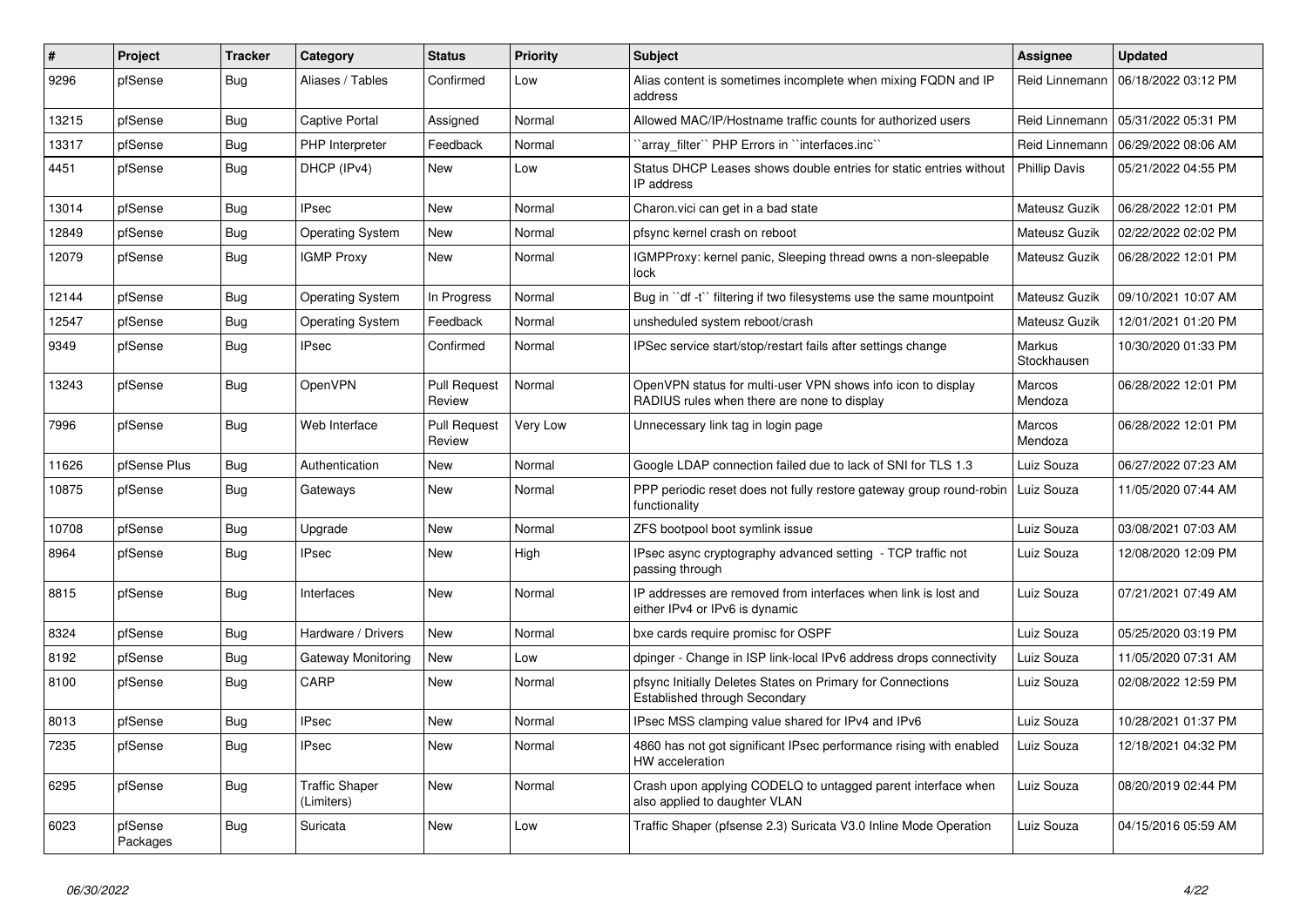| #     | Project             | <b>Tracker</b> | Category                            | <b>Status</b>                 | <b>Priority</b> | <b>Subject</b>                                                                                                                                 | <b>Assignee</b> | <b>Updated</b>      |
|-------|---------------------|----------------|-------------------------------------|-------------------------------|-----------------|------------------------------------------------------------------------------------------------------------------------------------------------|-----------------|---------------------|
| 4479  | pfSense             | Bug            | <b>Operating System</b>             | New                           | Normal          | Firewall rules won't match GRE interface after applying IPSEC<br>transport encryption on GRE tunnel                                            | Luiz Souza      | 08/20/2021 08:46 AM |
| 1819  | pfSense             | Bug            | <b>DNS Resolver</b>                 | New                           | Normal          | DNS Resolver Not Registering DHCP Server Specified Domain<br>Name                                                                              | Luiz Souza      | 04/28/2022 01:53 PM |
| 6333  | pfSense             | Bug            | Gateway Monitoring                  | Confirmed                     | Normal          | Bootup starts/restarts dpinger multiple times                                                                                                  | Luiz Souza      | 11/16/2020 01:11 PM |
| 6220  | pfSense             | Bug            | <b>Operating System</b>             | Confirmed                     | Normal          | state mismatch with host-initiated traffic matching binat to IP not<br>locally assigned                                                        | Luiz Souza      | 06/08/2016 09:23 AM |
| 4406  | pfSense             | Bug            | <b>Operating System</b>             | Confirmed                     | Normal          | ALTQ problems with wireless cloned interfaces                                                                                                  | Luiz Souza      | 11/19/2015 12:06 AM |
| 3824  | pfSense             | <b>Bug</b>     | <b>Traffic Shaper</b><br>(Limiters) | Confirmed                     | Normal          | Limiters on bridge break traffic outside locally-configured IP subnets                                                                         | Luiz Souza      | 11/03/2016 07:16 PM |
| 4298  | pfSense             | Bug            | <b>SNMP</b>                         | Assigned                      | Very Low        | Excessive errors from snmpd                                                                                                                    | Luiz Souza      | 09/13/2020 08:21 AM |
| 8611  | pfSense             | <b>Bug</b>     | Interfaces                          | In Progress                   | Normal          | unable to receive IPv6 RA's on SG-1000, default route lost                                                                                     | Luiz Souza      | 02/01/2021 03:31 PM |
| 7389  | pfSense             | <b>Bug</b>     | <b>Traffic Shaper</b><br>(Limiters) | In Progress                   | Normal          | Limiter does not work with transparent proxy                                                                                                   | Luiz Souza      | 02/01/2021 03:31 PM |
| 9123  | pfSense             | Bug            | Interfaces                          | Feedback                      | Very High       | Adding/configuring vlan on ixl-devices causes aq_add_macvlan err<br>-53, aq_error 14                                                           | Luiz Souza      | 05/16/2022 07:57 AM |
| 13303 | pfSense             | Bug            | Dynamic DNS                         | <b>Pull Request</b><br>Review | Normal          | DynDNS - DNSExit no longer working                                                                                                             | Koen Zomers     | 06/28/2022 12:01 PM |
| 11797 | pfSense<br>Packages | <b>Bug</b>     | <b>Status Traffic Totals</b>        | New                           | Normal          | Traffic Totals lost upon reboot when using a ramdisk for /var and<br>/tmp                                                                      | John Cornwell   | 04/10/2021 06:27 PM |
| 13240 | pfSense             | <b>Bug</b>     | Rules / NAT                         | <b>New</b>                    | Normal          | User is forced to pick an NPt destination IPv6 prefix length even<br>when choosing a drop-down entry which contains a defined prefix<br>length | Jim Pingle      | 06/28/2022 12:01 PM |
| 13228 | pfSense             | Bug            | Interfaces                          | New                           | Normal          | Recovering interface gateway may not be added back into gateway<br>groups and rules when expected                                              | Jim Pingle      | 06/29/2022 04:31 PM |
| 13132 | pfSense             | Bug            | Backup / Restore                    | New                           | Normal          | Two SSHDATA Sections in Restored Config Breaks Unit                                                                                            | Jim Pingle      | 06/29/2022 07:53 AM |
| 13090 | pfSense             | <b>Bug</b>     | OpenVPN                             | New                           | Normal          | OpenVPN: do not use legacy deprecated netbios settings                                                                                         | Jim Pingle      | 04/22/2022 11:19 AM |
| 13089 | pfSense             | Bug            | OpenVPN                             | New                           | Normal          | OpenVPN: fix some netbios options were preserved even if teh<br>Netbios option was unchecked                                                   | Jim Pingle      | 04/22/2022 11:06 AM |
| 13088 | pfSense             | Bug            | OpenVPN                             | New                           | Normal          | OpenVPN Client Overrides: properly hide/show form fields                                                                                       | Jim Pingle      | 06/08/2022 09:15 AM |
| 12942 | pfSense             | Bug            | Gateways                            | New                           | Normal          | Code to kill states for old gateway when reconnecting an interface is<br>incorrect                                                             | Jim Pingle      | 06/28/2022 12:01 PM |
| 12811 | pfSense             | <b>Bug</b>     | <b>Gateway Monitoring</b>           | New                           | Normal          | Services are not restarted when PPP interfaces connect                                                                                         | Jim Pingle      | 06/30/2022 03:18 AM |
| 12335 | pfSense             | <b>Bug</b>     | <b>IPsec</b>                        | New                           | Normal          | IPsec DNS inefficiency                                                                                                                         | Jim Pingle      | 06/28/2022 12:01 PM |
| 11997 | pfSense<br>Packages | <b>Bug</b>     | <b>IPsec Profile Wizard</b>         | New                           | Normal          | Add Support for Android Strongswan Profiles in the Profile Wizard                                                                              | Jim Pingle      | 07/10/2021 07:51 PM |
| 10294 | pfSense<br>Packages | <b>Bug</b>     | <b>FRR</b>                          | New                           | Normal          | FRR Route Counts Incorrect on Status Page                                                                                                      | Jim Pingle      | 02/26/2020 11:08 AM |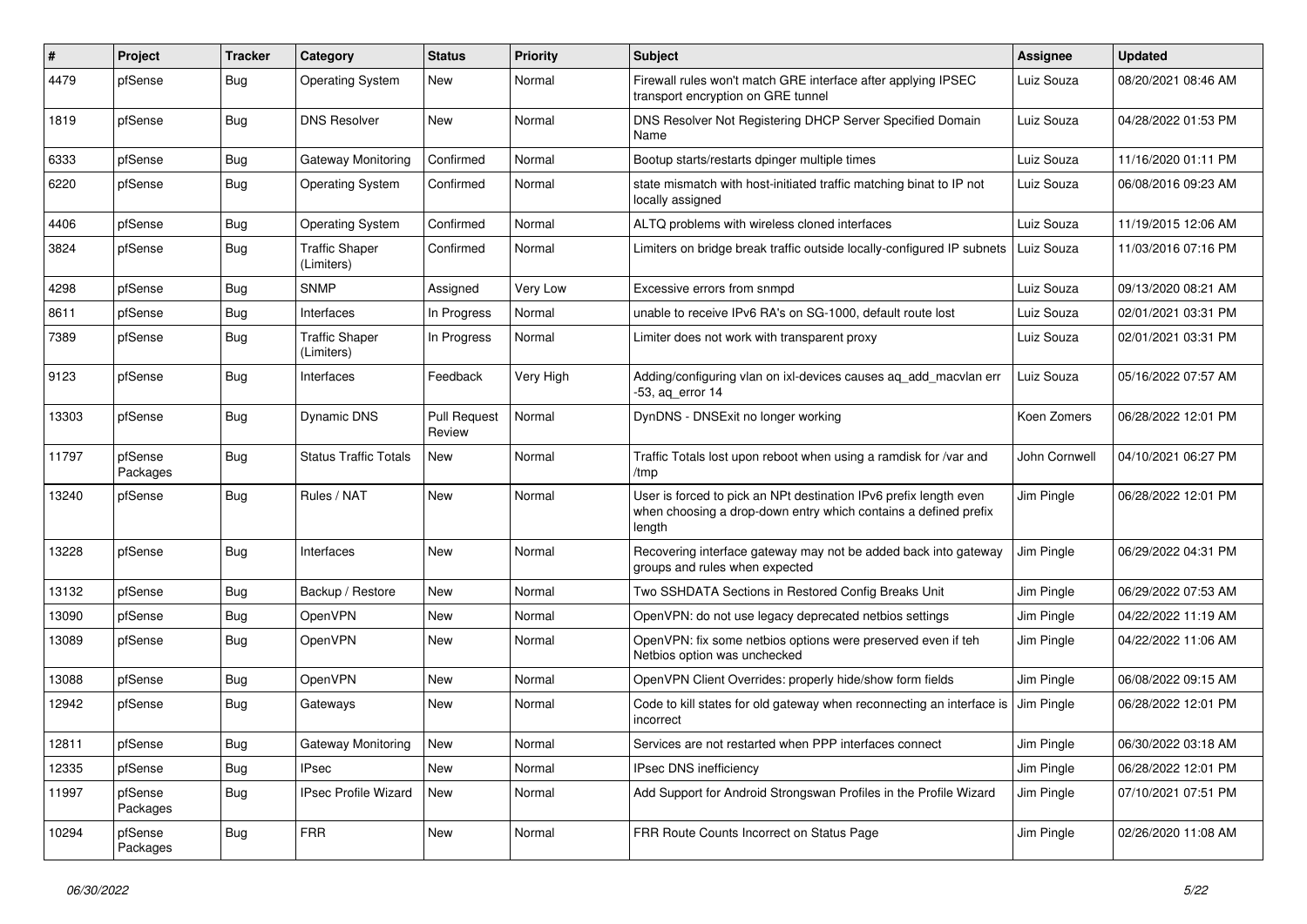| $\sharp$ | Project             | <b>Tracker</b> | Category                        | <b>Status</b>                 | <b>Priority</b> | <b>Subject</b>                                                                                                                        | <b>Assignee</b>      | <b>Updated</b>      |
|----------|---------------------|----------------|---------------------------------|-------------------------------|-----------------|---------------------------------------------------------------------------------------------------------------------------------------|----------------------|---------------------|
| 9889     | pfSense             | <b>Bug</b>     | Certificates                    | New                           | Very Low        | CRL check for Intermediate CA CRLs fails                                                                                              | Jim Pingle           | 11/08/2019 11:03 AM |
| 8516     | pfSense<br>Packages | Bug            | FreeRADIUS                      | New                           | Normal          | FreeRADIUS requires settings re-saved after pfSense upgrade                                                                           | Jim Pingle           | 12/31/2021 05:58 PM |
| 8380     | pfSense             | Bug            | OpenVPN                         | New                           | Normal          | OpenVPN RADIUS password length is not constant                                                                                        | Jim Pingle           | 07/17/2020 11:46 AM |
| 6624     | pfSense             | Bug            | <b>IPsec</b>                    | Confirmed                     | Normal          | changes in IPsec config should down the connection                                                                                    | Jim Pingle           | 08/02/2021 12:08 PM |
| 13272    | pfSense             | Bug            | <b>Captive Portal</b>           | <b>Pull Request</b><br>Review | Very Low        | Voucher CSV output has leading space before voucher code                                                                              | Jim Pingle           | 06/28/2022 12:01 PM |
| 13258    | pfSense             | Bug            | Console Menu                    | <b>Pull Request</b><br>Review | Low             | secret menu option 100                                                                                                                | Jim Pingle           | 06/28/2022 12:01 PM |
| 13318    | pfSense             | <b>Bug</b>     | Web Interface                   | Feedback                      | Low             | NDP Table not showing hostname                                                                                                        | Jim Pingle           | 06/29/2022 12:16 PM |
| 13310    | pfSense             | <b>Bug</b>     | Rules / NAT                     | Feedback                      | Normal          | Each line in the NPt destination IPv6 prefix list also contains the<br>network of the previous line when multiple choices are present | Jim Pingle           | 06/28/2022 12:01 PM |
| 13309    | pfSense<br>Packages | Bug            | Cron                            | Feedback                      | Normal          | Cron validation prevents special strings such as @reboot                                                                              | Jim Pingle           | 06/28/2022 08:22 AM |
| 12475    | pfSense<br>Packages | <b>Bug</b>     | OpenVPN Client<br>Export        | Feedback                      | Normal          | OpenVPN Client Export does not show certificate without private<br>key                                                                | Jim Pingle           | 02/17/2022 08:24 AM |
| 11539    | pfSense             | Bug            | <b>IPsec</b>                    | Feedback                      | Normal          | Mobile IPsec "split include" value of 0.0.0.0/0 causes some clients<br>to fail                                                        | Jim Pingle           | 06/28/2022 12:01 PM |
| 11345    | pfSense<br>Packages | <b>Bug</b>     | <b>FRR</b>                      | Feedback                      | Normal          | FRR-OSPF - No "prefix-list" possible                                                                                                  | Jim Pingle           | 02/04/2021 11:03 PM |
| 11204    | pfSense<br>Packages | Bug            | NET-SNMP                        | Feedback                      | Normal          | Fix net-snmp logging to syslog                                                                                                        | Jim Pingle           | 03/19/2021 05:10 AM |
| 9335     | pfSense<br>Packages | Bug            | haproxy                         | Feedback                      | Normal          | Stored XSS in HAProxy / haproxy_listeners_edit.php                                                                                    | Jim Pingle           | 02/18/2019 09:35 AM |
| 8315     | pfSense<br>Packages | Bug            | Mail report                     | Feedback                      | Normal          | Mail Report mail report send() behavior different than<br>notify_via_smtp()                                                           | Jim Pingle           | 09/24/2019 10:12 AM |
| 10892    | pfSense             | Bug            | Rules / NAT                     | New                           | Low             | Large number of VLAN/LANs make floating rules are to read                                                                             | <b>Jared Dillard</b> | 02/01/2021 03:29 PM |
| 10429    | pfSense<br>Packages | <b>Bug</b>     | <b>Status Traffic Totals</b>    | New                           | Normal          | Status Traffic Total broken 2.4.5                                                                                                     | Jared Dillard        | 02/27/2021 07:55 PM |
| 9537     | pfSense<br>Packages | <b>Bug</b>     | <b>Status Traffic Totals</b>    | New                           | Normal          | One month offset in displayed data between time changes                                                                               | Jared Dillard        | 05/01/2020 08:27 AM |
| 7387     | pfSense             | <b>Bug</b>     | Dashboard                       | New                           | Low             | New Traffic Graph in dashboard resets inverted view to normal view                                                                    | <b>Jared Dillard</b> | 12/11/2021 08:14 PM |
| 7267     | pfSense<br>Packages | Bug            | <b>Status Traffic Totals</b>    | New                           | Normal          | Status Traffic Totals - Stacked Bar - Scale not high enough                                                                           | Jared Dillard        | 11/18/2020 07:38 AM |
| 6696     | pfSense             | Bug            | <b>Traffic Shaper</b><br>(ALTQ) | New                           | Low             | Add configure link to Status > Queues error message if traffic<br>shaping not configured                                              | Jared Dillard        | 08/21/2019 08:55 AM |
| 6026     | pfSense             | Bug            | Rules / NAT                     | New                           | Low             | webinterface, firewall rules, wrapping of columns or visible<br>(horizontal)scrollbar needed when contents doesnt fit                 | Jared Dillard        | 08/20/2019 03:40 PM |
| 5367     | pfSense             | Bug            | Web Interface                   | New                           | Normal          | Safari repeatedly tries to reload dashboard                                                                                           | Jared Dillard        | 08/22/2016 11:08 AM |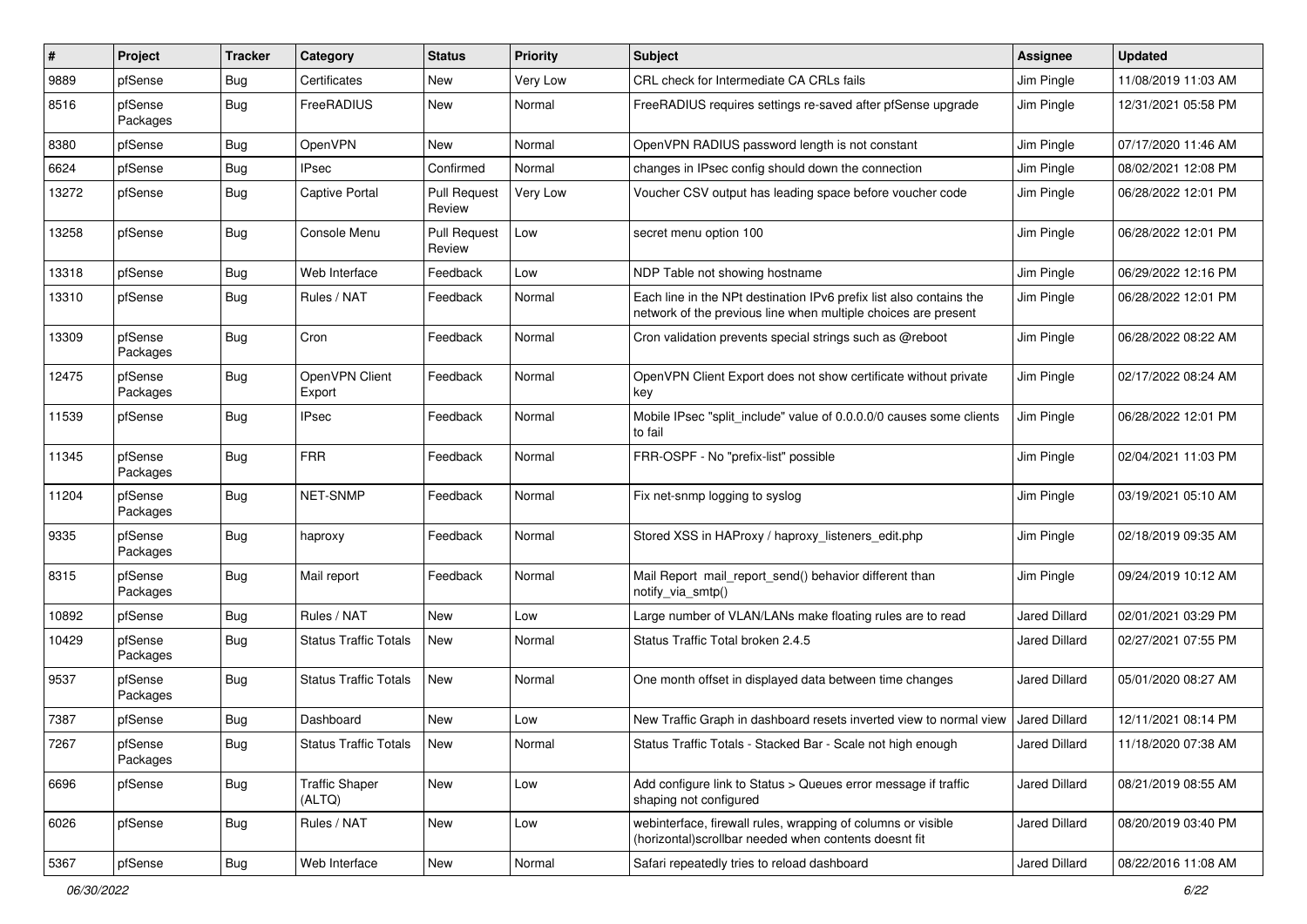| $\vert$ # | Project             | <b>Tracker</b> | Category                            | <b>Status</b>                 | <b>Priority</b> | Subject                                                                                                                                 | <b>Assignee</b>        | <b>Updated</b>      |
|-----------|---------------------|----------------|-------------------------------------|-------------------------------|-----------------|-----------------------------------------------------------------------------------------------------------------------------------------|------------------------|---------------------|
| 1675      | pfSense             | <b>Bug</b>     | Captive Portal                      | New                           | Normal          | Captive portal logout problems with pop-up blockers.                                                                                    | Jared Dillard          | 03/28/2016 01:37 PM |
| 7400      | pfSense             | Bug            | <b>Traffic Graphs</b>               | Assigned                      | Normal          | Traffic Graphs show bad data on 2.3.3 1                                                                                                 | Jared Dillard          | 12/31/2021 05:47 PM |
| 6993      | pfSense             | Bug            | OpenVPN                             | New                           | Normal          | OpenVPN status error during CARP state transition                                                                                       | James Webb             | 12/31/2021 05:44 PM |
| 8072      | pfSense             | <b>Bug</b>     | <b>Traffic Shaper</b><br>(Limiters) | New                           | Normal          | Limiter / Queue mask issues?                                                                                                            | Ivor Kreso             | 11/08/2017 07:56 PM |
| 13214     | pfSense<br>Packages | Bug            | node_exporter                       | <b>Pull Request</b><br>Review | Normal-package  | AttributeError: 'NoneType' object has no attribute 'text'                                                                               | lan Grindley           | 05/25/2022 08:20 AM |
| 6167      | pfSense             | Bug            | <b>IPsec</b>                        | Confirmed                     | Normal          | IPsec IPComp not working                                                                                                                | George<br>Neville-Neil | 09/22/2020 06:07 PM |
| 6873      | pfSense             | Bug            | DHCP (IPv6)                         | New                           | Low             | radvd - Too many addresses in RDNSS section when previously<br>using DHCPv6                                                             | Dominic<br>McKeown     | 06/06/2018 10:45 AM |
| 13261     | pfSense<br>Packages | Bug            | sudo                                | Feedback                      | Normal          | Input validation rejects empty "sudo" command list, but GUI text<br>says it can be empty                                                | Christopher<br>Cope    | 06/27/2022 07:19 AM |
| 12924     | pfSense<br>Packages | Bug            | WireGuard                           | New                           | Normal          | DNS Resolver WireGuard ACL Inconsistency                                                                                                | Christian<br>McDonald  | 04/10/2022 10:36 AM |
| 12760     | pfSense<br>Packages | Bug            | WireGuard                           | <b>New</b>                    | Normal          | Link-local addresses disallowed on Wireguard interfaces                                                                                 | Christian<br>McDonald  | 02/07/2022 03:50 AM |
| 12715     | pfSense             | Bug            | Authentication                      | New                           | Normal          | Long system startup time when LDAP is configured and unavailable<br>during startup.                                                     | Christian<br>McDonald  | 01/24/2022 05:50 AM |
| 12608     | pfSense<br>Packages | Bug            | WireGuard                           | New                           | High            | WireGuard tunnels monitored by dpinger causing system to stop<br>routing completely in certain situations                               | Christian<br>McDonald  | 12/16/2021 03:14 PM |
| 13115     | pfSense<br>Packages | Bug            | WireGuard                           | Feedback                      | Normal          | WireGuard panic due to KBI changes in "'udp_tun_func_t()'"                                                                              | Christian<br>McDonald  | 05/15/2022 10:47 AM |
| 13093     | pfSense             | Bug            | Authentication                      | In Progress                   | Normal          | LDAP authentication fails with extended query and RFC2307 group<br>lookups enabled                                                      | Chris Linstruth        | 06/28/2022 06:09 PM |
| 12979     | pfSense<br>Packages | Bug            | Snort                               | <b>Pull Request</b><br>Review | High            | Snort Rules Update Process Using Deprecated FreeBSD<br><b>Subdirectory Name</b>                                                         | <b>Bill Meeks</b>      | 03/24/2022 09:02 AM |
| 13095     | pfSense<br>Packages | Bug            | Snort                               | Feedback                      | Normal          | Snort VRT change in Shared Object Rules path name results in<br>failure to extract and update Snort Shared Object Rules when<br>enabled | <b>Bill Meeks</b>      | 04/25/2022 12:22 PM |
| 13320     | pfSense Plus        | Bug            | Gateways                            | New                           | Normal          | IP aliases with a CARP VIP parent are not available as VIP choices<br>for gateway groups                                                |                        | 06/29/2022 02:03 PM |
| 13307     | pfSense             | Bug            | PPP Interfaces                      | <b>New</b>                    | High            | PPP interface custom reset date/time Hour and Minute fields do not<br>properly handle "0" value                                         |                        | 06/28/2022 12:01 PM |
| 13289     | pfSense             | <b>Bug</b>     | Backup / Restore                    | <b>New</b>                    | Low             | Attempting to restore a 0 byte "config.xml" prints an error that the<br>file cannot be read                                             |                        | 06/28/2022 12:01 PM |
| 13288     | pfSense             | <b>Bug</b>     | Configuration<br>Backend            | New                           | Normal          | Encode FreeRADIUS Custom Options                                                                                                        |                        | 06/20/2022 10:36 AM |
| 13280     | pfSense             | <b>Bug</b>     | Unknown                             | New                           | Normal          | Entries duplicated in /boot/loader.conf                                                                                                 |                        | 06/19/2022 11:11 AM |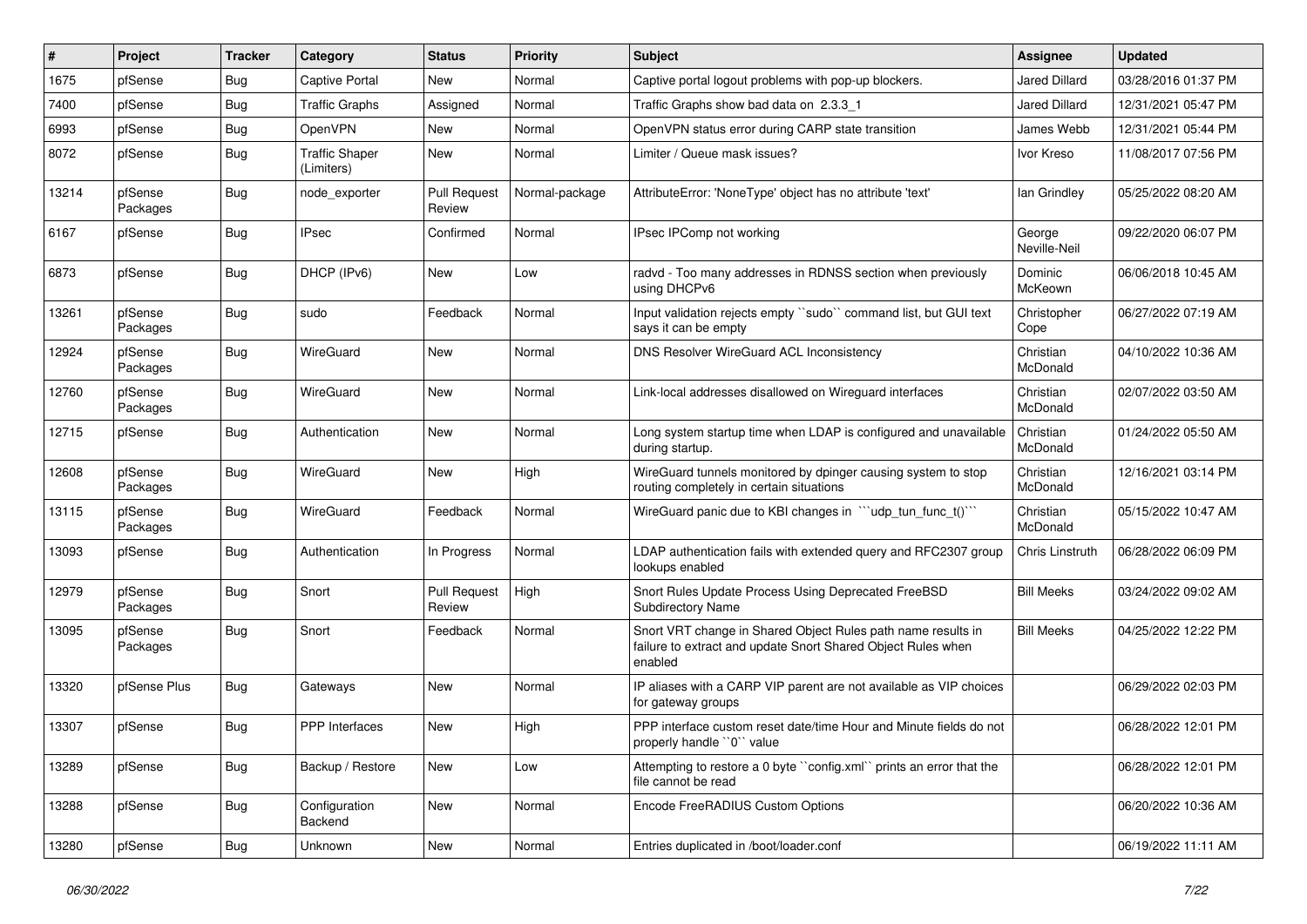| $\vert$ # | Project             | <b>Tracker</b> | Category            | <b>Status</b> | <b>Priority</b> | <b>Subject</b>                                                                                                                      | <b>Assignee</b> | <b>Updated</b>      |
|-----------|---------------------|----------------|---------------------|---------------|-----------------|-------------------------------------------------------------------------------------------------------------------------------------|-----------------|---------------------|
| 13279     | pfSense             | Bug            | Interfaces          | New           | Normal          | DHCP config override affects Gateway installation.                                                                                  |                 | 06/17/2022 07:25 AM |
| 13277     | pfSense             | Bug            | <b>IGMP Proxy</b>   | New           | Normal          | IGMP Proxy webConfigurator Page Always Produces Error                                                                               |                 | 06/16/2022 07:50 PM |
| 13276     | pfSense             | <b>Bug</b>     | <b>IGMP Proxy</b>   | New           | Normal          | IGMP Proxy Error Message for Logging Links to System Log<br>Instead of Routing Log                                                  |                 | 06/16/2022 07:48 PM |
| 13273     | pfSense             | Bug            | DHCP (IPv4)         | New           | Normal          | dhclient can use conflicting recorded leases                                                                                        |                 | 06/14/2022 11:07 AM |
| 13267     | pfSense             | <b>Bug</b>     | OpenVPN             | New           | Normal          | dpinger continues to run on OpenVPN gateway after OpenVPN<br>service is stopped.                                                    |                 | 06/12/2022 02:49 PM |
| 13263     | pfSense             | <b>Bug</b>     | DHCP (IPv4)         | New           | Low             | Deleting a static DHCP entry when the related IP is not in the arp<br>table spams the log                                           |                 | 06/10/2022 11:18 AM |
| 13254     | pfSense             | Bug            | <b>DNS Resolver</b> | New           | Normal          | DNS resolver does not update "unbound.conf" file during link down<br>events                                                         |                 | 06/28/2022 12:01 PM |
| 13253     | pfSense             | Bug            | DHCP (IPv6)         | New           | Normal          | 'dhcp6c'' is not restarted when applying settings when multiple<br>WANs are configured for DHCP6                                    |                 | 06/28/2022 12:01 PM |
| 13252     | pfSense             | <b>Bug</b>     | Upgrade             | New           | Normal          | reduce frequency of php-fpm socket connection attempts from<br>check_reload_status                                                  |                 | 06/12/2022 11:11 AM |
| 13249     | pfSense             | <b>Bug</b>     | Console Menu        | New           | Normal          | Running playback comands multiple times results in PHP error                                                                        |                 | 06/06/2022 07:02 AM |
| 13247     | pfSense<br>Packages | <b>Bug</b>     | open-vm-tools       | New           | Low             | Open-VM-Tools service actions do not work                                                                                           |                 | 06/05/2022 07:09 PM |
| 13237     | pfSense             | <b>Bug</b>     | DHCP (IPv6)         | New           | Normal          | dhcp6c script cannot be executed safely                                                                                             |                 | 06/01/2022 11:20 AM |
| 13224     | pfSense             | Bug            | Notifications       | New           | Normal          | Email notification flood when UPS (NUT) and WAN send<br>notifications                                                               |                 | 05/27/2022 01:58 AM |
| 13222     | pfSense             | <b>Bug</b>     | UPnP/NAT-PMP        | <b>New</b>    | Normal          | CARP IP does not listen for NAT-PMP packets                                                                                         |                 | 05/26/2022 02:28 PM |
| 13206     | pfSense Plus        | Bug            | Hardware / Drivers  | New           | Normal          | SG-3100 LED GPIO hangs                                                                                                              |                 | 06/11/2022 07:01 PM |
| 13202     | pfSense<br>Packages | Bug            | pfBlockerNG         | New           | Normal          | Missing Protocols on IP Feed Groups Advanced Inbound/Outbound<br><b>Firewall Rule settings</b>                                      |                 | 05/23/2022 08:58 AM |
| 13194     | pfSense<br>Packages | <b>Bug</b>     | pfBlockerNG         | New           | Normal          | Remove dead Malc0de feed                                                                                                            |                 | 05/23/2022 05:16 AM |
| 13180     | pfSense<br>Packages | Bug            | pfBlockerNG         | New           | High            | High CPU Utilization with pfb_filter <sup>[]</sup> since PfBlockerNG update to<br>devel 3.1.0 4                                     |                 | 06/14/2022 08:00 AM |
| 13167     | pfSense             | <b>Bug</b>     | Dynamic DNS         | New           | Normal          | phpDynDNS: DigitalOcean ddns update fails (bad request, invalid<br>character '-' in request id)                                     |                 | 06/16/2022 09:30 PM |
| 13158     | pfSense             | Bug            | Web Interface       | New           | Normal          | Input validation error when applying limiter changes                                                                                |                 | 05/14/2022 05:32 PM |
| 13144     | pfSense             | <b>Bug</b>     | Rules / NAT         | New           | Very Low        | Firewall rule entries can get out of sync when entries are deleted<br>while other administrators are editing entries simultaneously |                 | 05/10/2022 07:26 AM |
| 13141     | pfSense<br>Packages | <b>Bug</b>     | squidguard          | New           | Normal          | wrong page squidquard block                                                                                                         |                 | 05/09/2022 05:33 PM |
| 13128     | pfSense<br>Packages | <b>Bug</b>     | Zabbix              | New           | Normal          | Zabbix Agent 6: HA Server Setup                                                                                                     |                 | 05/05/2022 01:55 AM |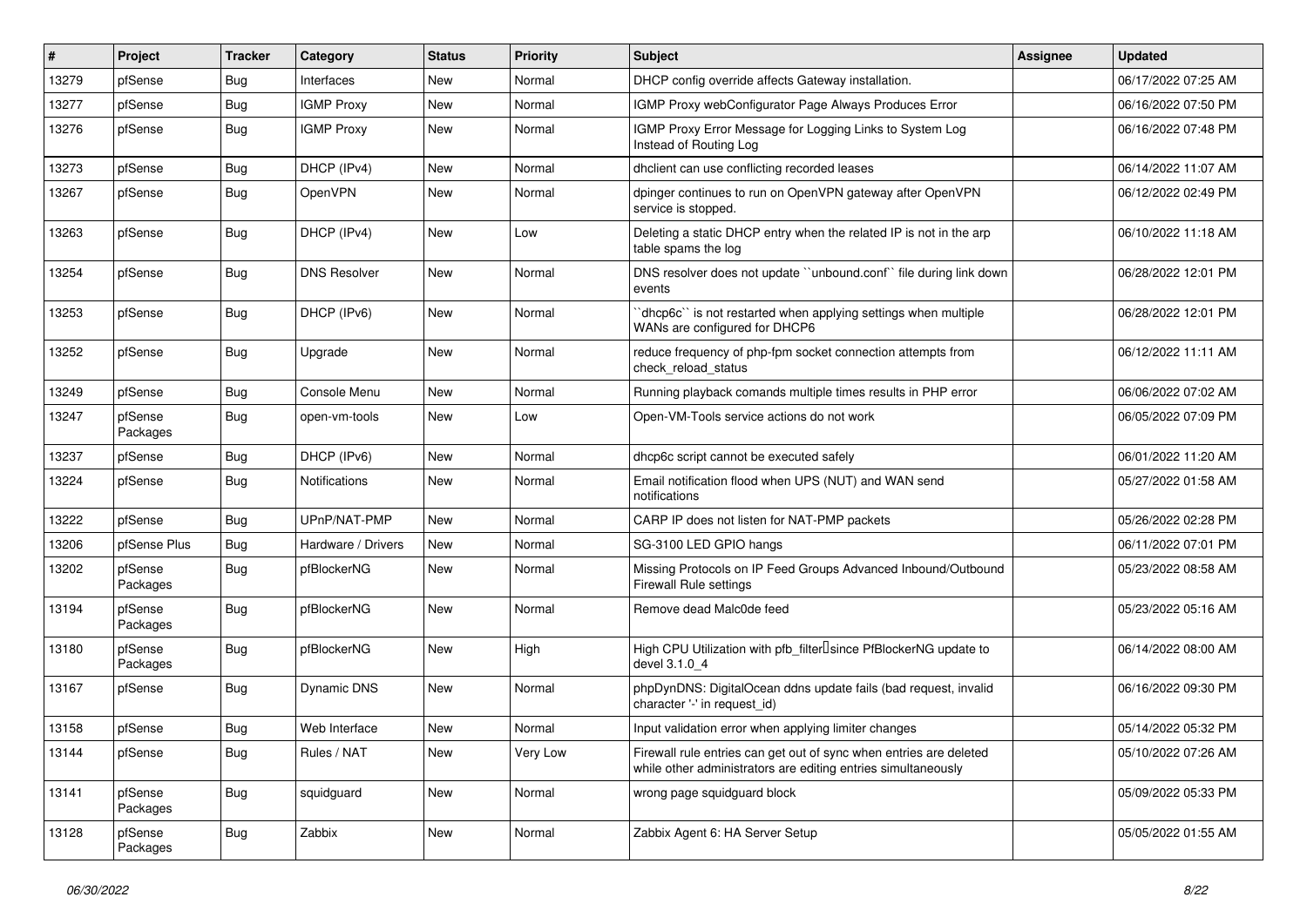| $\pmb{\#}$ | Project             | <b>Tracker</b> | Category                                 | <b>Status</b> | <b>Priority</b> | <b>Subject</b>                                                                                                     | <b>Assignee</b> | <b>Updated</b>      |
|------------|---------------------|----------------|------------------------------------------|---------------|-----------------|--------------------------------------------------------------------------------------------------------------------|-----------------|---------------------|
| 13110      | pfSense             | Bug            | CARP                                     | New           | Very Low        | changing CARP VIP address does not update outbound NAT<br>interface IP                                             |                 | 05/03/2022 02:52 PM |
| 13087      | pfSense             | Bug            | OpenVPN                                  | New           | Normal          | OpenVPN Server: hide WINS servers list when netbios option is<br>unchecked while WINS servers is checked           |                 | 04/22/2022 10:29 AM |
| 13076      | pfSense             | Bug            | Gateway Monitoring                       | New           | Normal          | Marking a gateway as down does not affect IPsec entries using<br>gateway groups                                    |                 | 06/28/2022 12:01 PM |
| 13074      | pfSense Plus        | Bug            | Cryptographic<br><b>Modules</b>          | New           | Normal          | AES-GCM with SafeXcel on Netgate 2100 causes MBUF overload                                                         |                 | 06/12/2022 11:14 AM |
| 13073      | pfSense<br>Packages | Bug            | Squid                                    | New           | Normal          | ClamAV - clamd dies with high CPU load and thus the C-ICAP of<br>squid-reverse proxy causes http:500 errors        |                 | 04/19/2022 05:38 AM |
| 13068      | pfSense             | Bug            | Aliases / Tables                         | New           | Normal          | Error loading rules when URL Table IPs content is empty                                                            |                 | 04/17/2022 09:07 PM |
| 13067      | pfSense             | Bug            | FilterDNS                                | New           | Normal          | filterdns resolve interval is twice the intended value                                                             |                 | 04/17/2022 07:45 PM |
| 13053      | pfSense<br>Packages | Bug            | <b>ACME</b>                              | New           | Normal          | LoopiaAPI error handling                                                                                           |                 | 05/05/2022 10:58 AM |
| 13051      | pfSense             | Bug            | <b>Traffic Shaper</b><br>(ALTQ)          | New           | Normal          | Firewall traffic shaper by interface selection unknow                                                              |                 | 04/12/2022 07:03 AM |
| 13046      | pfSense             | <b>Bug</b>     | Rules / NAT                              | <b>New</b>    | Normal          | Floating rule applied to IPv6 interface with a SLAAC DHCPv6<br>gateway reports error on boot                       |                 | 04/11/2022 09:50 AM |
| 13045      | pfSense<br>Packages | <b>Bug</b>     | WireGuard                                | <b>New</b>    | Normal          | Firewall floating rules ignore WireGuard traffic                                                                   |                 | 04/11/2022 09:40 AM |
| 13043      | pfSense<br>Packages | <b>Bug</b>     | WireGuard                                | New           | Normal          | OSPF over Wireguard interface doesn't populate neighbors after<br>reboot                                           |                 | 04/11/2022 09:22 AM |
| 13018      | pfSense<br>Packages | <b>Bug</b>     | pfBlockerNG                              | <b>New</b>    | Normal          | TLD and DNSBL Safesearch DOH conflict disables TLD block when<br>conflicting DOH FQDN is deselected or whitelisted |                 | 04/01/2022 05:59 PM |
| 13003      | pfSense             | Bug            | Hardware / Drivers                       | New           | Normal          | Malicious Driver Detection event on ixl driver                                                                     |                 | 06/25/2022 05:00 PM |
| 13000      | pfSense             | Bug            | <b>IPsec</b>                             | New           | Low             | IPsec AES-GCM encryption algorithm "Key Length" field should be<br>labeled "ICV Length"                            |                 | 03/30/2022 07:40 AM |
| 12982      | pfSense<br>Packages | <b>Bug</b>     | FreeRADIUS                               | New           | Normal          | FreeRadius RadReply table entries missing from pf                                                                  |                 | 06/19/2022 05:38 PM |
| 12974      | pfSense Plus        | <b>Bug</b>     | Installer                                | New           | Normal          | Typing anything into 1100/2100 recovery installer causes process to<br>stop                                        |                 | 06/05/2022 04:10 PM |
| 12960      | pfSense             | Bug            | Installer                                | <b>New</b>    | Normal          | VGA installer image defaults to serial console, serial console is<br>default in GUI settings                       |                 | 06/28/2022 12:01 PM |
| 12950      | pfSense             | <b>Bug</b>     | Routing                                  | New           | Normal          | OpenVPN as default gateway does not get set at boot time                                                           |                 | 04/09/2022 05:46 PM |
| 12938      | pfSense             | <b>Bug</b>     | IPv6 Router<br>Advertisements<br>(RADVD) | New           | Normal          | MaxRtrAdvInterval would allow stale DNS servers to be deleted<br>faster                                            |                 | 03/12/2022 09:37 AM |
| 12927      | pfSense             | Bug            | OpenVPN                                  | New           | Normal          | OpenVPN with OCSP enabled allows connections with revoked<br>certificates                                          |                 | 03/24/2022 08:22 AM |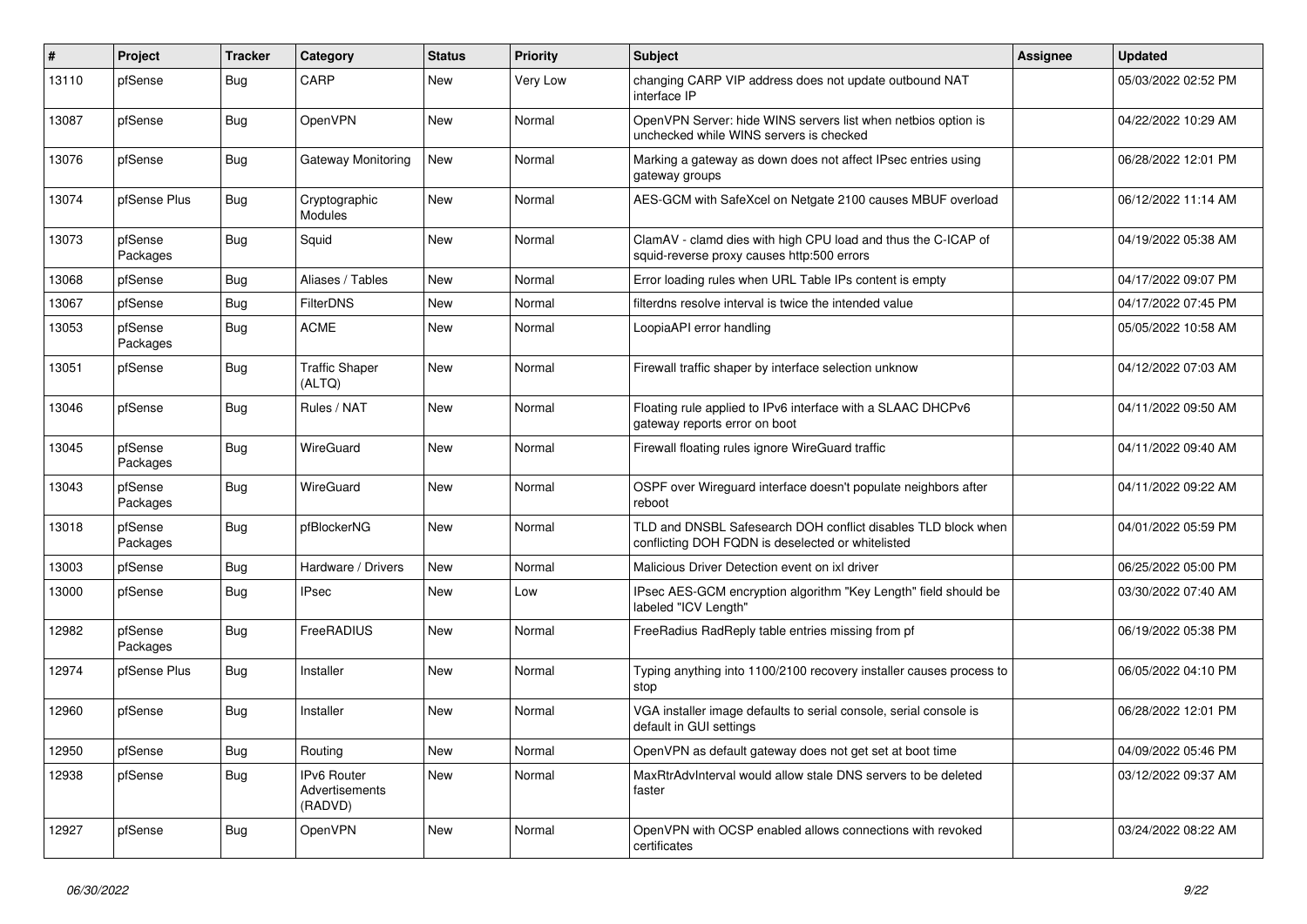| #     | Project             | <b>Tracker</b> | Category         | <b>Status</b> | <b>Priority</b> | Subject                                                                                                                               | <b>Assignee</b> | <b>Updated</b>      |
|-------|---------------------|----------------|------------------|---------------|-----------------|---------------------------------------------------------------------------------------------------------------------------------------|-----------------|---------------------|
| 12922 | pfSense             | Bug            | DHCP (IPv4)      | New           | Normal          | Classless static routes received on DHCP WAN can override<br>chosen default gateway                                                   |                 | 03/28/2022 10:08 AM |
| 12905 | pfSense             | Bug            | Web Interface    | New           | Normal          | Add VLAN Re-assignment to Import Interface Mismatch Wizard                                                                            |                 | 03/07/2022 08:05 AM |
| 12899 | pfSense<br>Packages | Bug            | Suricata         | New           | Normal          | Suricata doesn't honor Pass List                                                                                                      |                 | 03/04/2022 01:22 PM |
| 12894 | pfSense Plus        | Bug            | Certificates     | New           | Low             | duplicating freshly created certificates through refreshing                                                                           |                 | 03/03/2022 02:35 PM |
| 12888 | pfSense             | Bug            | Rules / NAT      | New           | Normal          | pfSense sends un-NATed packets during OpenVPN startup                                                                                 |                 | 03/01/2022 03:13 PM |
| 12875 | pfSense             | Bug            | Package System   | New           | Normal          | Import zabbix-agent6 and zabbix-proxy6 from FreeBSD Ports                                                                             |                 | 05/28/2022 06:50 PM |
| 12857 | pfSense             | Bug            | Gateways         | New           | Normal          | Firewall gateway goes away when making changes to Bridge0<br>device                                                                   |                 | 02/27/2022 11:20 AM |
| 12850 | pfSense             | Bug            | Routing          | New           | Low             | Console error during boot: "route: route has not been found"                                                                          |                 | 02/22/2022 08:27 AM |
| 12845 | pfSense<br>Packages | Bug            | softflowd        | New           | Normal          | softflowd wrong vlan tag                                                                                                              |                 | 02/21/2022 10:40 AM |
| 12828 | pfSense             | Bug            | Wireless         | New           | Normal          | pfSense keeps crashing (Fatal trap 12: page fault while in kernel<br>mode)                                                            |                 | 02/21/2022 07:55 AM |
| 12823 | pfSense             | Bug            | DHCP (IPv6)      | <b>New</b>    | Normal          | Multiple DHCP6 WAN connections PPPoE interface 'defached'<br>status                                                                   |                 | 02/18/2022 05:39 AM |
| 12822 | pfSense<br>Packages | Bug            | pfBlockerNG      | New           | Normal          | IPv4 Source ASN format not working                                                                                                    |                 | 02/18/2022 10:47 AM |
| 12797 | pfSense             | Bug            | UPnP/NAT-PMP     | New           | Normal          | UPnP+STUN forms invalid outbound NAT rules using the external<br>address discovered from STUN                                         |                 | 02/15/2022 01:01 PM |
| 12774 | pfSense             | Bug            | Backup / Restore | New           | Normal          | Picture widget image is not saved in backup                                                                                           |                 | 04/04/2022 04:48 AM |
| 12767 | pfSense<br>Packages | Bug            | Avahi            | New           | Normal          | Package radavahi-daemon does does not exist in current<br>pfSense version and it has been removed"" message on pfSense<br>2.7 restore |                 | 02/07/2022 11:28 AM |
| 12764 | pfSense             | Bug            | Gateways         | New           | Normal          | VTI gateway status is pending after assigning the VTI interface                                                                       |                 | 02/07/2022 05:41 AM |
| 12759 | pfSense Plus        | Bug            | Package System   | <b>New</b>    | Very Low        | Proprietary packages link to non-existant or non-public github pages                                                                  |                 | 02/09/2022 10:43 AM |
| 12751 | pfSense<br>Packages | Bug            | <b>FRR</b>       | New           | Normal          | Improve FRR route restoration after gateway events                                                                                    |                 | 02/06/2022 11:07 PM |
| 12747 | pfSense             | Bug            | Logging          | <b>New</b>    | Normal          | System log is filled by sshguard                                                                                                      |                 | 06/30/2022 05:21 AM |
| 12737 | pfSense             | <b>Bug</b>     | Certificates     | New           | Normal          | CApath is not defined by default in curl                                                                                              |                 | 06/28/2022 12:01 PM |
| 12732 | pfSense<br>Packages | <b>Bug</b>     | squidguard       | New           | High            | Squid https filtering squidguard acl target list - erratic behaviour                                                                  |                 | 01/26/2022 09:11 AM |
| 12730 | pfSense             | <b>Bug</b>     | Captive Portal   | New           | Normal          | RADIUS accounting does not work if WAN is down                                                                                        |                 | 01/26/2022 05:13 AM |
| 12726 | pfSense             | <b>Bug</b>     | Authentication   | New           | Normal          | LDAP select container button auto populate                                                                                            |                 | 01/25/2022 01:48 PM |
| 12708 | pfSense             | <b>Bug</b>     | Aliases / Tables | New           | Normal          | alias with non resolving DNS entry breaks underlying pf table                                                                         |                 | 02/20/2022 06:13 PM |
| 12667 | pfSense<br>Packages | <b>Bug</b>     | WireGuard        | New           | Normal          | Firewall Crashed After Upgrading Wireguard                                                                                            |                 | 01/07/2022 09:18 AM |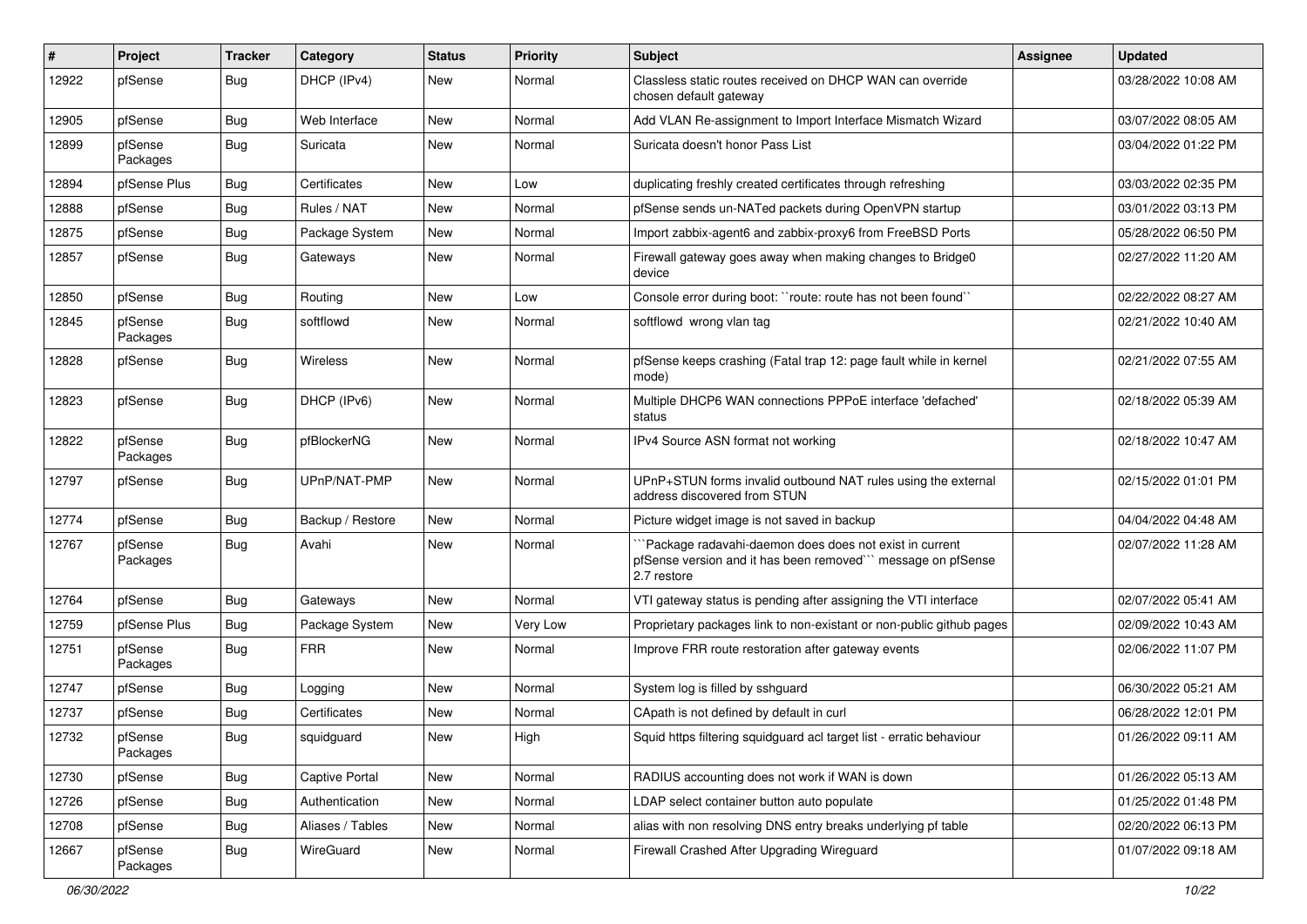| #     | Project             | <b>Tracker</b> | Category                        | <b>Status</b> | <b>Priority</b> | <b>Subject</b>                                                                                                                   | Assignee | <b>Updated</b>      |
|-------|---------------------|----------------|---------------------------------|---------------|-----------------|----------------------------------------------------------------------------------------------------------------------------------|----------|---------------------|
| 12655 | pfSense<br>Packages | Bug            | Telegraf                        | New           | Normal          | telegraf, wireguard plugin failing                                                                                               |          | 12/30/2021 05:51 PM |
| 12648 | pfSense             | Bug            | Captive Portal                  | New           | Normal          | Undocumented variables 'listenporthttp' and 'listenporthttps'                                                                    |          | 12/28/2021 10:44 AM |
| 12632 | pfSense             | Bug            | Gateways                        | New           | High            | Assigning a /30 WAN IP address at the console does not save the<br>gateway correctly                                             |          | 06/28/2022 12:01 PM |
| 12612 | pfSense             | Bug            | <b>DNS Resolver</b>             | New           | Normal          | DNS Resolver is restarted during every "rc.newwanip" event                                                                       |          | 06/28/2022 12:01 PM |
| 12607 | pfSense Plus        | Bug            | Hardware / Drivers              | New           | High            | Instability with Snort Inline with AWS Instances                                                                                 |          | 01/10/2022 09:03 PM |
| 12563 | pfSense             | Bug            | OpenVPN                         | New           | Normal          | OpenVPN server doesn't support Framed-IPv6-Address RADIUS<br>attribute                                                           |          | 12/03/2021 11:19 AM |
| 12552 | pfSense             | Bug            | OpenVPN                         | New           | Normal          | "Pull DNS" option within OpenVPN client does not cause pfSense to<br>use DNS servers assigned by remote OpenVPN server           |          | 12/08/2021 08:45 AM |
| 12542 | pfSense             | Bug            | Virtual IP Addresses            | New           | Normal          | Cannot assign a same IPv6 Link-Local address to different<br>interfaces                                                          |          | 11/25/2021 01:41 AM |
| 12539 | pfSense             | Bug            | Interfaces                      | New           | Low             | Changing VLAN ID for LAN interface in assignments silently fails.                                                                |          | 11/23/2021 04:12 AM |
| 12538 | pfSense<br>Packages | Bug            | <b>PIMD</b>                     | New           | Normal          | PIMD sub-interface bug                                                                                                           |          | 11/20/2021 09:44 PM |
| 12519 | pfSense             | Bug            | Authentication                  | New           | Normal          | Fail authentication using special character in password via the<br>LDAP connector                                                |          | 11/12/2021 07:39 AM |
| 12509 | pfSense             | Bug            | <b>OpenVPN</b>                  | <b>New</b>    | Normal          | Deffered authentication does not work with auth-gen-token<br>external-auth or pusk "auth-token"                                  |          | 11/08/2021 04:01 AM |
| 12508 | pfSense             | Bug            | <b>DHCP Relay</b>               | New           | Normal          | DHCP Relay over VPN                                                                                                              |          | 11/06/2021 11:25 AM |
| 12504 | pfSense             | Bug            | Interfaces                      | New           | Normal          | BCM57412 NetXtreme-E 10Gb RDMA Ethernet controller issue                                                                         |          | 11/05/2021 04:51 AM |
| 12483 | pfSense             | Bug            | Configuration<br>Backend        | New           | Normal          | GUI creates inconsistent config.xml                                                                                              |          | 10/23/2021 06:48 AM |
| 12467 | pfSense             | Bug            | Captive Portal                  | New           | Normal          | CP error on client disconnect after reboot                                                                                       |          | 10/17/2021 05:35 AM |
| 12451 | pfSense             | <b>Bug</b>     | <b>Virtual IP Addresses</b>     | New           | Normal          | deleteVIP() does not check RFC2136 Update Source                                                                                 |          | 10/13/2021 10:06 AM |
| 12444 | pfSense<br>Packages | <b>Bug</b>     | ntop                            | New           | Normal          | ntopng throws errors when viewing single host                                                                                    |          | 10/11/2021 12:39 PM |
| 12436 | pfSense             | Bug            | <b>PPPoE Server</b>             | New           | Normal          | Pppoe server config gui does not allow setting of chap<br>authentication, and sets the network start address for allocation to 0 |          | 10/21/2021 08:15 AM |
| 12421 | pfSense             | Bug            | Rules / NAT                     | New           | Normal          | IPV6 limiter bug                                                                                                                 |          | 10/02/2021 08:44 AM |
| 12401 | pfSense             | <b>Bug</b>     | <b>Traffic Graphs</b>           | New           | Normal          | Traffic graphs with untagged and tagged VLAN on same interface                                                                   |          | 09/23/2021 09:18 PM |
| 12393 | pfSense             | Bug            | <b>Traffic Shaper</b><br>(ALTQ) | New           | Low             | Priority of qOthersLow higher than default queues                                                                                |          | 09/21/2021 02:48 PM |
| 12357 | pfSense             | <b>Bug</b>     | <b>Captive Portal</b>           | New           | Normal          | Captive Portal popup Logout button loads full login page in popup<br>when clicked                                                |          | 10/27/2021 12:10 PM |
| 12338 | pfSense<br>Packages | <b>Bug</b>     | <b>RRD Summary</b>              | New           | Normal          | RRD Summary does not report data on 3100                                                                                         |          | 04/15/2022 02:54 PM |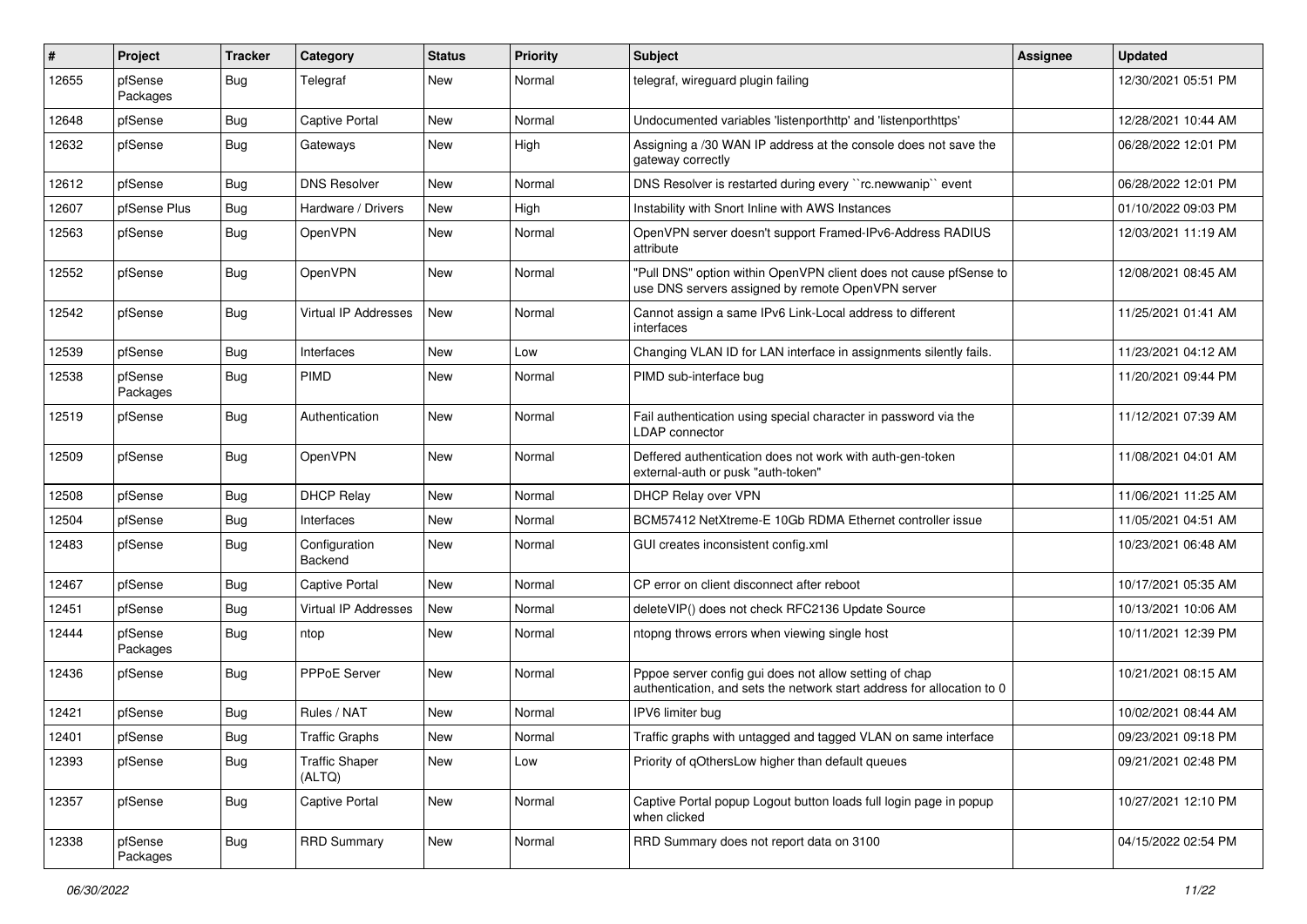| $\pmb{\#}$ | Project             | <b>Tracker</b> | Category                 | <b>Status</b> | <b>Priority</b> | <b>Subject</b>                                                                                       | <b>Assignee</b> | <b>Updated</b>      |
|------------|---------------------|----------------|--------------------------|---------------|-----------------|------------------------------------------------------------------------------------------------------|-----------------|---------------------|
| 12286      | pfSense<br>Packages | Bug            | FreeRADIUS               | New           | Normal          | Add support for ntlm_auth in LDAP                                                                    |                 | 08/20/2021 08:27 AM |
| 12283      | pfSense             | <b>Bug</b>     | Authentication           | New           | Normal          | LDAP/RADIUS authentication servers configuration does not allow<br>source IP address to be specified |                 | 08/20/2021 01:15 AM |
| 12260      | pfSense<br>Packages | <b>Bug</b>     | ntop                     | New           | Normal          | Update popup and version missmatch?                                                                  |                 | 01/08/2022 05:53 AM |
| 12259      | pfSense             | Bug            | <b>Operating System</b>  | New           | Normal          | Intel em NICs Suffering Performance Degradation on FreeBSD12                                         |                 | 02/25/2022 09:28 PM |
| 12249      | pfSense             | <b>Bug</b>     | Backup / Restore         | New           | Normal          | HAProxy causing failed ACB backups                                                                   |                 | 11/15/2021 11:58 PM |
| 12188      | pfSense<br>Packages | <b>Bug</b>     | OpenVPN Client<br>Export | New           | Normal          | client export breaks multi remote configurations                                                     |                 | 10/02/2021 05:58 PM |
| 12178      | pfSense<br>Packages | <b>Bug</b>     | WireGuard                | New           | Low             | WireGuard always shows 'Configuring WireGuard tunnelsdone.'<br>message on boot                       |                 | 07/30/2021 06:58 AM |
| 12130      | pfSense<br>Packages | <b>Bug</b>     | Zeek                     | New           | Normal          | Zeek fails to start                                                                                  |                 | 07/15/2021 02:00 AM |
| 12126      | pfSense<br>Packages | <b>Bug</b>     | <b>FreeRADIUS</b>        | New           | Normal          | freeradius3 0.15.7 31                                                                                |                 | 10/11/2021 08:21 AM |
| 12122      | pfSense             | <b>Bug</b>     | Web Interface            | New           | Normal          | Perform greedy actions asychronously                                                                 |                 | 07/10/2021 01:10 PM |
| 12095      | pfSense             | <b>Bug</b>     | Authentication           | New           | Normal          | Memory leak in pcscd                                                                                 |                 | 06/01/2022 01:01 PM |
| 12084      | pfSense<br>Packages | Bug            | <b>FRR</b>               | New           | Normal          | libfrr.so.0 error on SG-1100                                                                         |                 | 06/26/2021 08:22 AM |
| 12070      | pfSense             | <b>Bug</b>     | DHCP (IPv4)              | <b>New</b>    | Low             | <b>VLANO for WAN DHCP</b>                                                                            |                 | 12/23/2021 04:31 PM |
| 12067      | pfSense             | Bug            | DHCP (IPv4)              | New           | Very Low        | <b>DHCP Monitoring Statistics Error</b>                                                              |                 | 06/21/2021 08:39 AM |
| 12056      | pfSense             | Bug            | Logging                  | New           | Normal          | Filterlog says "Unknown Option %u"                                                                   |                 | 06/18/2021 05:51 AM |
| 12033      | pfSense<br>Packages | <b>Bug</b>     | pfBlockerNG              | New           | Normal          | maxmindb and _sqlite3 modules not found                                                              |                 | 10/01/2021 04:42 AM |
| 12013      | pfSense             | Bug            | Logging                  | New           | Low             | Reading log data is inefficient in certain cases                                                     |                 | 06/08/2021 07:35 AM |
| 12009      | pfSense<br>Packages | <b>Bug</b>     | Zabbix                   | New           | Normal          | Zabbix Agent starts twice by /etc/rc.start_packages                                                  |                 | 06/08/2021 01:35 AM |
| 11970      | pfSense<br>Packages | <b>Bug</b>     | Coreboot                 | New           | Normal          | Netgate Firmware Upgrade Doesn't Work on XG-2758                                                     |                 | 04/21/2022 12:39 PM |
| 11953      | pfSense             | <b>Bug</b>     | <b>IGMP Proxy</b>        | New           | Normal          | XG-1541 crashes when igmpproxy is enabled and network<br>interfaces status change                    |                 | 05/24/2021 04:55 PM |
| 11925      | pfSense             | Bug            | OpenVPN                  | New           | Normal          | Calling-Station-Id always set to WAN IP                                                              |                 | 05/14/2021 09:27 AM |
| 11898      | pfSense<br>Packages | <b>Bug</b>     | apcupsd                  | New           | Normal          | PHP error from apcupsd dashboard widget                                                              |                 | 05/07/2021 09:12 AM |
| 11872      | pfSense             | Bug            | Interfaces               | New           | Normal          | gif interfaces reporting incorrect traffic counters                                                  |                 | 12/30/2021 04:00 AM |
| 11848      | pfSense<br>Packages | <b>Bug</b>     | Squid                    | New           | Normal          | Issue with squid cache download speed                                                                |                 | 04/23/2021 09:30 PM |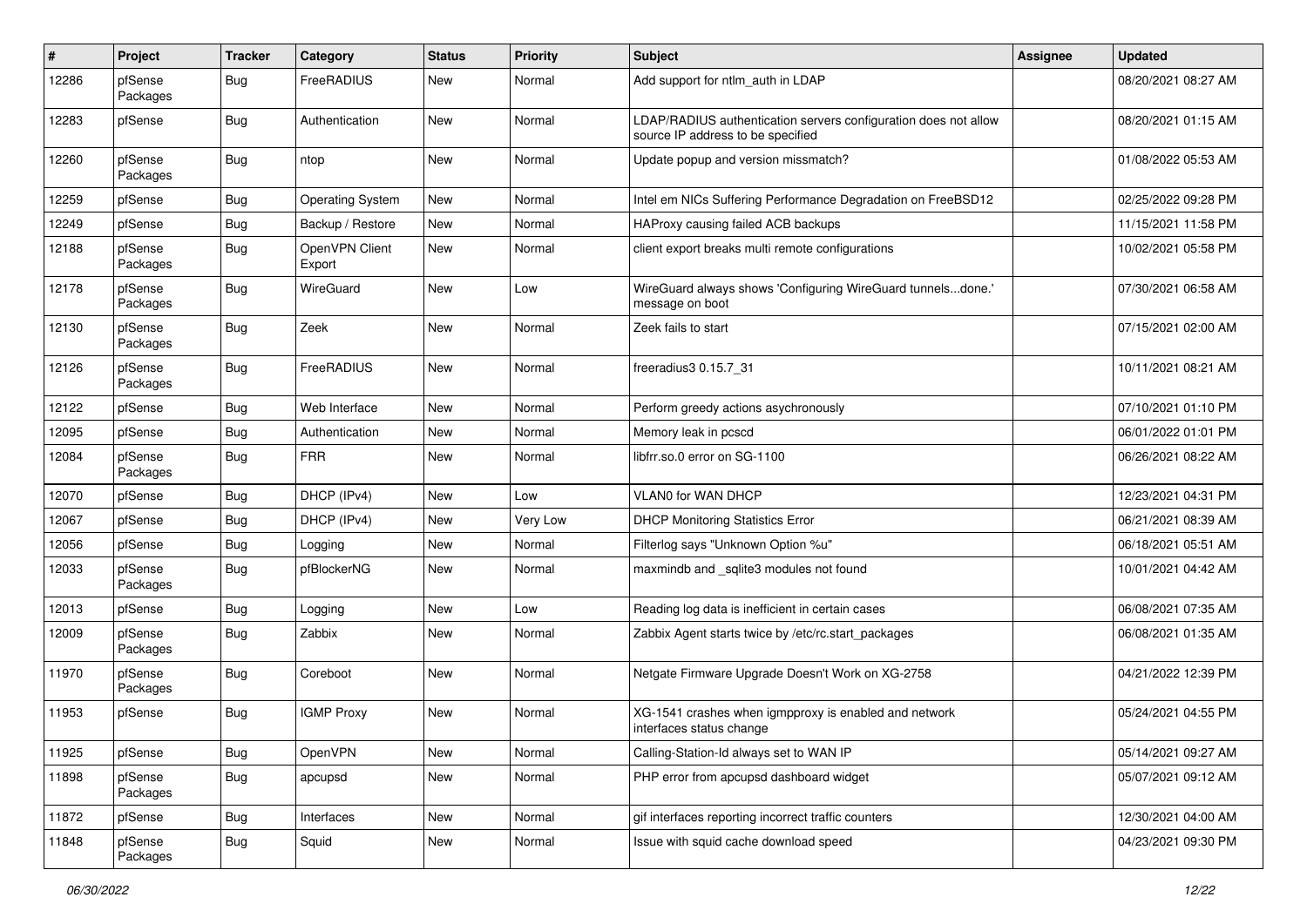| #     | Project             | <b>Tracker</b> | Category           | <b>Status</b> | <b>Priority</b> | Subject                                                                                                                                                                                         | <b>Assignee</b> | <b>Updated</b>      |
|-------|---------------------|----------------|--------------------|---------------|-----------------|-------------------------------------------------------------------------------------------------------------------------------------------------------------------------------------------------|-----------------|---------------------|
| 11841 | pfSense<br>Packages | Bug            | <b>FRR</b>         | New           | Normal          | FRR access lists default bahavior changed to permit by default                                                                                                                                  |                 | 04/22/2021 09:52 AM |
| 11835 | pfSense<br>Packages | Bug            | <b>FRR</b>         | New           | Normal          | FRR OSPF redistributed connected routes disappearing                                                                                                                                            |                 | 04/22/2021 07:11 AM |
| 11802 | pfSense<br>Packages | <b>Bug</b>     | FreeRADIUS         | <b>New</b>    | Normal          | FreeRADIUS sync                                                                                                                                                                                 |                 | 05/10/2021 04:18 AM |
| 11786 | pfSense             | Bug            | Services           | New           | Normal          | SSH incomplete setup and startup fail while recovering XML backup<br>in a fresh install of pfSense 2.5.0                                                                                        |                 | 04/17/2021 01:36 PM |
| 11780 | pfSense<br>Packages | Bug            | Suricata           | New           | Very High       | Suricata package fails to prune suricata.log                                                                                                                                                    |                 | 08/06/2021 07:18 AM |
| 11778 | pfSense             | Bug            | OpenVPN            | New           | Normal          | OpenVPN uses 100% CPU after experiencing packet loss                                                                                                                                            |                 | 02/28/2022 07:38 AM |
| 11777 | pfSense<br>Packages | Bug            | Unbound            | New           | Very Low        | Input validation prevents DNS Resolver from being disabled                                                                                                                                      |                 | 04/05/2021 05:51 PM |
| 11770 | pfSense Plus        | Bug            | Hardware / Drivers | New           | Normal          | Pantech UML295 USB Modem No Longer Functional                                                                                                                                                   |                 | 04/01/2021 11:28 AM |
| 11763 | pfSense<br>Packages | Bug            | Status_Monitoring  | New           | Normal          | Traffic graphs refresh issue                                                                                                                                                                    |                 | 05/03/2021 09:44 AM |
| 11761 | pfSense             | Bug            | L2TP               | New           | Normal          | L2TP/IPsec VPN : PPP LCP negotiation occurs before user<br>authentication                                                                                                                       |                 | 03/31/2021 04:52 AM |
| 11759 | pfSense             | Bug            | Dashboard          | New           | Normal          | Traffic graphs on dashboard double upload on pppoe links                                                                                                                                        |                 | 12/30/2021 04:00 AM |
| 11742 | pfSense<br>Packages | Bug            | Suricata           | New           | Normal          | Blocking / Unblocking is not working correctly.                                                                                                                                                 |                 | 09/01/2021 11:08 AM |
| 11731 | pfSense             | Bug            | Hardware / Drivers | New           | Normal          | Missing support for Realtek USB NICs                                                                                                                                                            |                 | 03/30/2021 04:32 AM |
| 11730 | pfSense             | Bug            | Web Interface      | New           | Normal          | Improve visibility of option selections in dark themes                                                                                                                                          |                 | 03/25/2021 09:38 PM |
| 11724 | pfSense             | <b>Bug</b>     | Package System     | New           | Normal          | Packages unexpectedly removed when changing update branches                                                                                                                                     |                 | 03/29/2021 08:09 AM |
| 11717 | pfSense             | Bug            | Rules / NAT        | New           | Normal          | Incorrect port forwarding rules if Destination port alias is not equal to<br>Redirect target port alias                                                                                         |                 | 03/22/2021 06:06 AM |
| 11715 | pfSense             | <b>Bug</b>     | OpenVPN            | New           | Normal          | OpenVPN MTU                                                                                                                                                                                     |                 | 03/22/2021 01:35 AM |
| 11666 | pfSense             | Bug            | Logging            | New           | Normal          | GUI Firewall log search not parsing filter log beyond hard coded<br>limit                                                                                                                       |                 | 03/12/2021 11:38 AM |
| 11657 | pfSense             | Bug            | Interfaces         | New           | Normal          | netmap_ring_reinit error                                                                                                                                                                        |                 | 03/18/2021 10:32 PM |
| 11650 | pfSense<br>Packages | Bug            | <b>FRR</b>         | New           | Very Low        | FRR configuration broken on restore of manually edited FRR config<br>sections                                                                                                                   |                 | 03/10/2021 08:50 AM |
| 11641 | pfSense             | Bug            | Interfaces         | New           | Normal          | On xn based interfaces without the VLANMTU flag the first VLAN<br>tag defined does not follow the parent interface MTU settings. All<br>subsequent VLAN tags follow the parent interface's MTU. |                 | 03/09/2021 06:42 PM |
| 11619 | pfSense             | Bug            | Upgrade            | New           | Normal          | Unable to upgrade 2.4.4-p3 to 2.5/21.02-p1                                                                                                                                                      |                 | 08/15/2021 10:00 AM |
| 11610 | pfSense<br>Packages | <b>Bug</b>     | NET-SNMP           | New           | Normal          | NET-SNMP is not setting the correct permissions on AgentX                                                                                                                                       |                 | 06/28/2021 07:54 AM |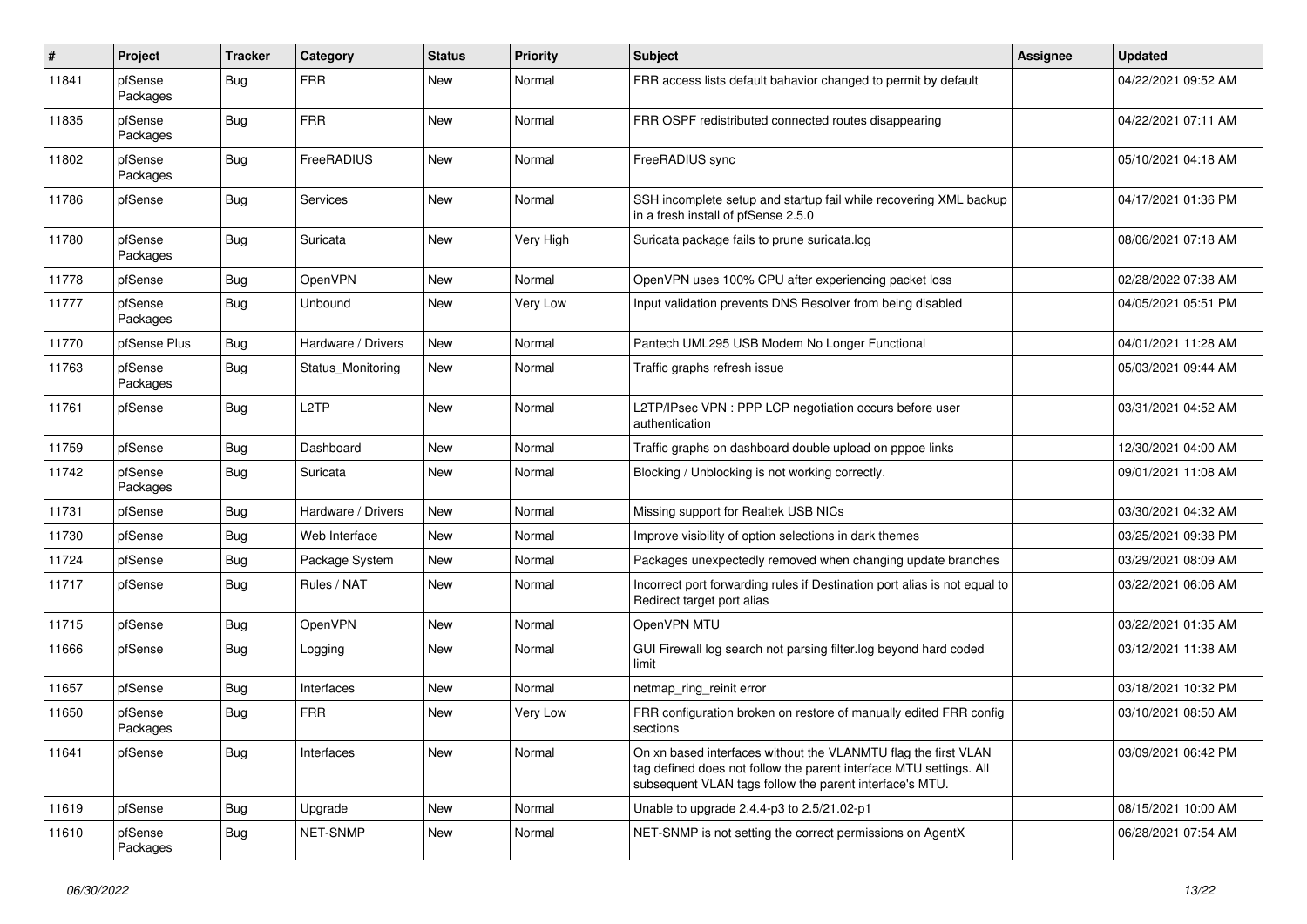| #     | Project             | Tracker    | Category         | <b>Status</b> | <b>Priority</b> | Subject                                                                                                        | <b>Assignee</b> | <b>Updated</b>      |
|-------|---------------------|------------|------------------|---------------|-----------------|----------------------------------------------------------------------------------------------------------------|-----------------|---------------------|
| 11592 | pfSense<br>Packages | Bug        | node exporter    | New           | Normal          | Node exporter can not read system statistics                                                                   |                 | 10/15/2021 09:37 PM |
| 11572 | pfSense<br>Packages | Bug        | pfBlockerNG      | New           | High            | Auto created firewall rules have IPv4 as protocol only - even for<br>IPv6 lists.                               |                 | 06/25/2022 10:59 AM |
| 11566 | pfSense             | <b>Bug</b> | Web Interface    | New           | Low             | Firewall Maximum Table Entries "default size" is whatever is<br>entered                                        |                 | 02/27/2021 10:01 AM |
| 11563 | pfSense<br>Packages | Bug        | <b>BIND</b>      | New           | High            | BIND GUI writes TXT records > 255 characters                                                                   |                 | 02/27/2021 07:11 AM |
| 11556 | pfSense             | Bug        | Rules / NAT      | New           | Normal          | Kill all states associated with a NAT address                                                                  |                 | 03/19/2021 10:29 AM |
| 11548 | pfSense             | Bug        | Rules / NAT      | New           | Normal          | "rule expands to no valid combination" error from port forward<br>automatic rule mixing IPv4 and IPv6 elements |                 | 02/27/2021 03:18 PM |
| 11541 | pfSense             | Bug        | OpenVPN          | New           | Normal          | OpenVPN status does not work properly when set to TCP and<br>Concurrent Connections = 1                        |                 | 03/02/2021 02:27 PM |
| 11525 | pfSense<br>Packages | Bug        | Suricata         | New           | Normal          | pfsense 2.5.0 release version for vlan issue to suricata                                                       |                 | 11/11/2021 08:16 AM |
| 11522 | pfSense<br>Packages | <b>Bug</b> | Zabbix           | New           | Normal          | fping6 error                                                                                                   |                 | 02/24/2021 07:13 AM |
| 11509 | pfSense<br>Packages | Bug        | <b>LCDProc</b>   | New           | Low             | LCD package - not starting at boot - stop and start in Status Window<br>not possible                           |                 | 02/23/2021 10:55 AM |
| 11503 | pfSense             | Bug        | OpenVPN          | New           | Normal          | Using multiple authentication backends on an OpenVPN server fails                                              |                 | 02/23/2021 12:23 PM |
| 11493 | pfSense<br>Packages | Bug        | Zabbix           | New           | Very Low        | After upgrade zabbix proxy wont start                                                                          |                 | 02/21/2021 05:31 AM |
| 11490 | pfSense<br>Packages | Bug        | Service Watchdog | <b>New</b>    | Very Low        | Service Watchdog - Impacts Reboots and Package Updates                                                         |                 | 02/22/2021 12:07 PM |
| 11479 | pfSense<br>Packages | <b>Bug</b> | snmptt           | New           | Normal          | snmptt 1.4.2 does not work in daemon mode                                                                      |                 | 02/20/2021 04:37 PM |
| 11473 | pfSense             | <b>Bug</b> | Web Interface    | New           | Normal          | System Activity shows invalid data on SG-3100                                                                  |                 | 02/19/2021 08:12 PM |
| 11430 | pfSense             | <b>Bug</b> | Interfaces       | New           | Normal          | PHP console spam after Assigning Interfaces                                                                    |                 | 10/09/2021 10:37 AM |
| 11429 | pfSense             | Bug        | Web Interface    | New           | Normal          | System Log / Settings form activates "Reset Log Files" button on<br>enter                                      |                 | 10/28/2021 01:35 PM |
| 11418 | pfSense             | Bug        | <b>IPsec</b>     | New           | Very Low        | 'NAT-T: Force' is broken for IPv6 IPsec                                                                        |                 | 02/16/2021 08:25 AM |
| 11414 | pfSense<br>Packages | Bug        | pfBlockerNG      | New           | Normal          | Enabling feed "Public_DNS4_all" breaks some Google services                                                    |                 | 02/13/2021 02:46 AM |
| 11412 | pfSense             | Bug        | Interfaces       | New           | Normal          | LLDPD Package Doesn't Work with Switchports                                                                    |                 | 02/12/2021 08:12 PM |
| 11398 | pfSense<br>Packages | <b>Bug</b> | pfBlockerNG      | New           | Normal          | pfBlocker upgrade hangs forever                                                                                |                 | 04/21/2022 12:39 PM |
| 11375 | pfSense<br>Packages | <b>Bug</b> | apcupsd          | New           | Normal          | UPS Type <blank> for USB APC</blank>                                                                           |                 | 02/26/2021 11:10 AM |
| 11363 | pfSense             | <b>Bug</b> | Installer        | New           | Normal          | Clean Install 2.5.0 fails due to hardware incompability                                                        |                 | 02/04/2021 11:06 AM |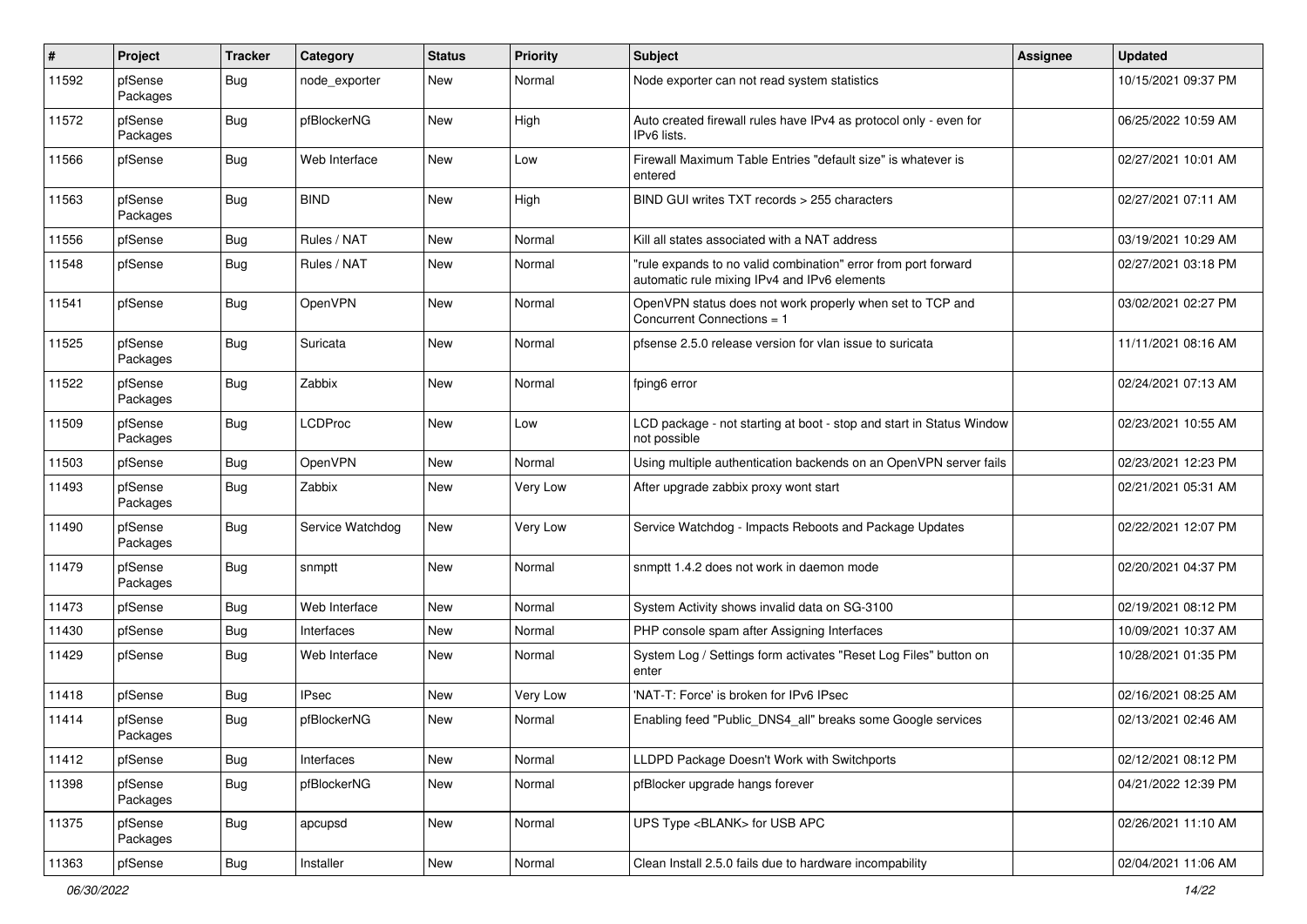| $\sharp$ | Project             | <b>Tracker</b> | Category                | <b>Status</b> | <b>Priority</b> | Subject                                                                                                                | Assignee | <b>Updated</b>      |
|----------|---------------------|----------------|-------------------------|---------------|-----------------|------------------------------------------------------------------------------------------------------------------------|----------|---------------------|
| 11335    | pfSense             | Bug            | Interfaces              | New           | Normal          | Spoofing the MAC on a LAGG interface does not work for some NIC<br>types.                                              |          | 01/29/2021 09:10 AM |
| 11268    | pfSense             | Bug            | Web Interface           | New           | Normal          | Cookie named 'id' prevents Edit form fields being set properly                                                         |          | 09/03/2021 06:16 AM |
| 11261    | pfSense<br>Packages | Bug            | pfBlockerNG             | New           | Normal          | pfBlockerNG ASN numbers in IPv4 (/IPv6) Custom_List generate<br>error(s) "Invalid numeric literal at line 1, column 7" |          | 01/28/2021 08:34 AM |
| 11235    | pfSense<br>Packages | <b>Bug</b>     | Filer                   | <b>New</b>    | Normal          | Filer run script when "state" unchanged                                                                                |          | 01/08/2021 07:24 AM |
| 11232    | pfSense             | Bug            | <b>Operating System</b> | <b>New</b>    | Normal          | Fix pfSense_fsync                                                                                                      |          | 01/08/2021 08:53 AM |
| 11203    | pfSense             | Bug            | Certificates            | New           | Normal          | certificate manager very slow                                                                                          |          | 12/31/2020 11:57 AM |
| 11184    | pfSense             | Bug            | FreeBSD                 | <b>New</b>    | Normal          | PF: State policy cannot be configurable                                                                                |          | 02/09/2021 02:43 AM |
| 11182    | pfSense<br>Packages | <b>Bug</b>     | <b>NRPE</b>             | New           | Normal          | NRPE in HA syncs the bind IP                                                                                           |          | 12/01/2021 02:15 AM |
| 11177    | pfSense             | Bug            | <b>Dynamic DNS</b>      | <b>New</b>    | Normal          | DDNSv6 not using Check IP Services                                                                                     |          | 12/21/2020 05:02 AM |
| 11158    | pfSense<br>Packages | Bug            | <b>FRR</b>              | New           | High            | <b>FRR Prefix Lists</b>                                                                                                |          | 12/30/2020 04:55 PM |
| 11149    | pfSense             | <b>Bug</b>     | <b>DHCP Relay</b>       | <b>New</b>    | Normal          | DHCP relay won't start with DHCP server behind gateway                                                                 |          | 03/22/2021 05:13 AM |
| 11147    | pfSense             | Bug            | Dynamic DNS             | New           | Normal          | Domeneshop DynDNS IPv4 and IPv6                                                                                        |          | 12/09/2020 11:47 PM |
| 11110    | pfSense             | Bug            | Backup / Restore        | New           | Normal          | Backup file should be checked before restoring a specific area                                                         |          | 12/05/2020 02:50 PM |
| 11093    | pfSense             | Bug            | Wireless                | New           | Low             | ral(4) driver non-functional in arm64                                                                                  |          | 11/21/2020 10:45 AM |
| 11074    | pfSense<br>Packages | Bug            | <b>BIND</b>             | New           | Low             | bind Zone Settings Zones, Save button opens "Confirmation<br>required to save changes"                                 |          | 11/16/2020 11:08 AM |
| 11040    | pfSense<br>Packages | <b>Bug</b>     | pfBlockerNG             | New           | Normal          | pfb filter core faults when clearing firewall log                                                                      |          | 11/07/2020 01:44 PM |
| 11036    | pfSense<br>Packages | <b>Bug</b>     | haproxy                 | <b>New</b>    | Normal          | <b>HAproxy ACL</b>                                                                                                     |          | 02/11/2022 11:27 AM |
| 11000    | pfSense<br>Packages | Bug            | haproxy                 | <b>New</b>    | Very Low        | haproxy deprecated trick suggested                                                                                     |          | 12/23/2020 02:55 PM |
| 10994    | pfSense<br>Packages | Bug            | squidguard              | <b>New</b>    | Low             | SquidGuard Blacklists Restore Default button does not work                                                             |          | 10/20/2020 12:26 PM |
| 10989    | pfSense<br>Packages | <b>Bug</b>     | Snort                   | <b>New</b>    | Low             | Snort alert page has hidden characters in IPv6 address                                                                 |          | 10/17/2020 04:06 PM |
| 10980    | pfSense             | Bug            | Operating System        | New           | Normal          | rc.local is executed at login by rc.initial, and not at boot time.                                                     |          | 10/19/2020 09:39 AM |
| 10952    | pfSense             | <b>Bug</b>     | Rules / NAT             | New           | Low             | Inconsistency in Subnet Defaults Between Firewall Rules and<br>Interface Address Assignments                           |          | 10/09/2020 12:50 PM |
| 10935    | pfSense<br>Packages | <b>Bug</b>     | <b>FRR</b>              | New           | Normal          | FRR 0.6.7-6 - BGPD service recycled IPv6 without Route Map                                                             |          | 12/30/2020 05:00 PM |
| 10845    | pfSense<br>Packages | <b>Bug</b>     | apcupsd                 | New           | Normal          | apcupsd doesn't stop when not enabled                                                                                  |          | 08/24/2020 10:16 AM |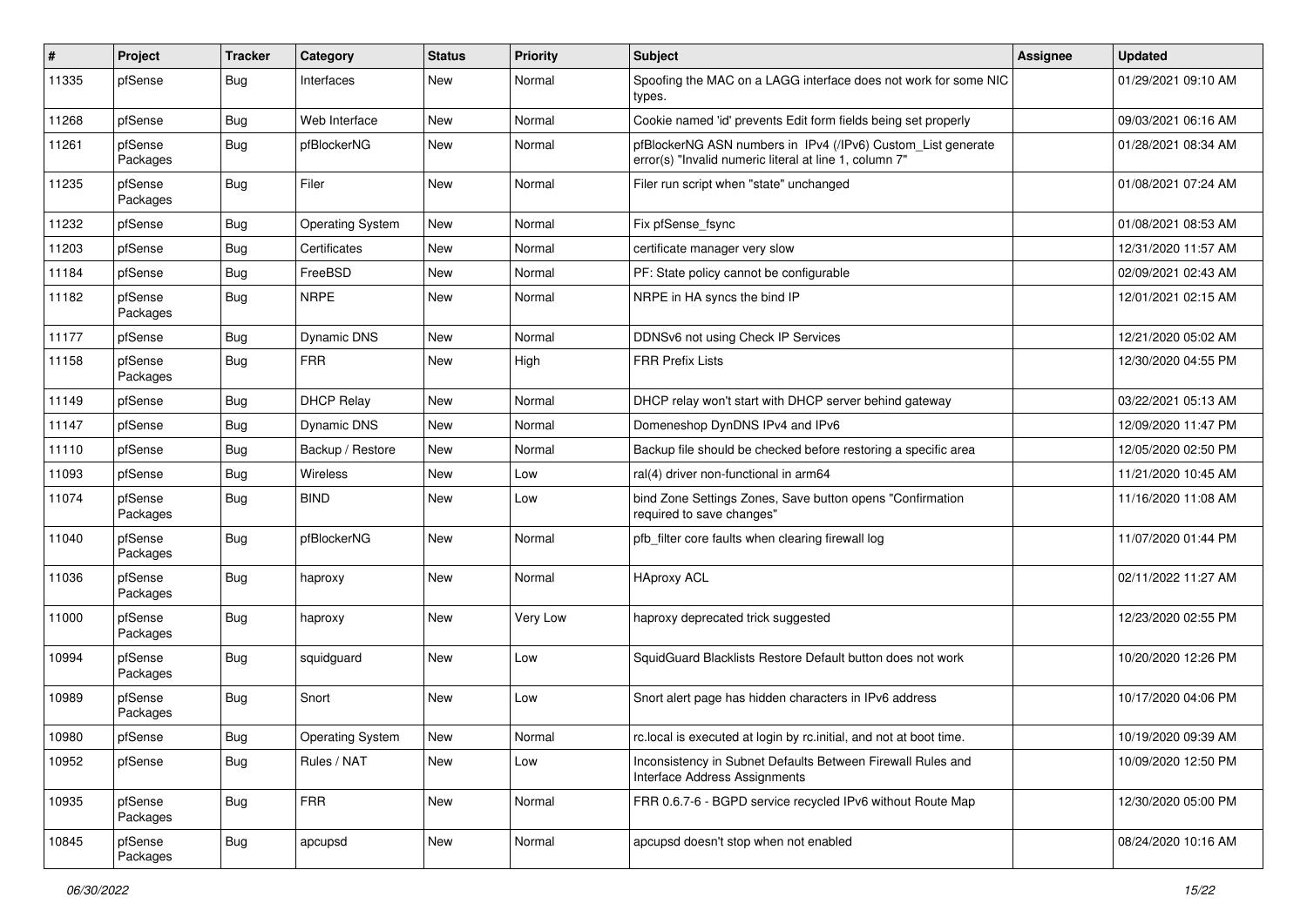| ∦     | Project             | <b>Tracker</b> | Category                     | <b>Status</b> | <b>Priority</b> | <b>Subject</b>                                                                                                    | <b>Assignee</b> | <b>Updated</b>      |
|-------|---------------------|----------------|------------------------------|---------------|-----------------|-------------------------------------------------------------------------------------------------------------------|-----------------|---------------------|
| 10833 | pfSense             | Bug            | Configuration<br>Backend     | New           | Normal          | unbound exits on configuration error when link status flaps on LAN<br>interface                                   |                 | 08/13/2020 11:53 PM |
| 10822 | pfSense             | Bug            | DHCP (IPv6)                  | New           | Normal          | Deprecated IPv6 prefix won't be announced as deprecated to<br>clients                                             |                 | 08/10/2020 09:23 AM |
| 10791 | pfSense<br>Packages | <b>Bug</b>     | PIMD                         | <b>New</b>    | Normal          | Valid (vlan)interfaces do not get vif reporting "Invalid phyint<br>address"                                       |                 | 10/06/2020 09:20 AM |
| 10783 | pfSense<br>Packages | Bug            | ntop                         | <b>New</b>    | Normal          | NtopNG is very unstable on arm64                                                                                  |                 | 07/22/2020 09:07 AM |
| 10765 | pfSense             | Bug            | Authentication               | New           | Normal          | Ampersands in Idap extended query are escaped twice                                                               |                 | 09/02/2020 07:55 AM |
| 10760 | pfSense<br>Packages | Bug            | <b>BIND</b>                  | New           | High            | pfSense BIND 9.14.12 server terminates due to assertion failure                                                   |                 | 07/11/2020 04:53 PM |
| 10729 | pfSense             | <b>Bug</b>     | Package System               | <b>New</b>    | Normal          | Certificate verification failed for pkg.freebsd.org                                                               |                 | 07/05/2020 01:12 AM |
| 10726 | pfSense             | Bug            | Rules / NAT                  | New           | Normal          | Sticky-connections option is bugged - sticky-address cannot be<br>redefined                                       |                 | 11/12/2020 10:12 AM |
| 10715 | pfSense             | Bug            | <b>DHCP Relay</b>            | New           | Normal          | DHCPv6 relay always uses the "first" IPv6 address of an interface                                                 |                 | 06/29/2020 05:01 AM |
| 10714 | pfSense             | <b>Bug</b>     | DHCP (IPv6)                  | New           | Normal          | radvd only gives out the prefix of the "first" IPv6 address of an<br>interface                                    |                 | 10/06/2020 01:03 PM |
| 10712 | pfSense             | Bug            | Rules / NAT                  | New           | Normal          | "default allow LAN IPv6 to any" rule does not work right after boot<br>when using IPv6 PD                         |                 | 06/30/2020 12:17 AM |
| 10701 | pfSense             | <b>Bug</b>     | Web Interface                | New           | Very Low        | Firewall Log too wide with Rule Description Column                                                                |                 | 06/25/2020 07:36 AM |
| 10695 | pfSense<br>Packages | Bug            | FreeRADIUS                   | New           | Normal          | FreeRadius Accounting skipping MBs after reboot due to power<br>down                                              |                 | 06/24/2020 04:49 AM |
| 10693 | pfSense<br>Packages | Bug            | <b>BIND</b>                  | New           | Normal          | pfSense Bind Zone Editor UI does not update zone serial number<br>when a change is made                           |                 | 09/01/2021 12:51 AM |
| 10690 | pfSense             | <b>Bug</b>     | Installer                    | New           | Low             | Not possible to make UFS install on ZFS formatted drive                                                           |                 | 04/21/2022 12:39 PM |
| 10671 | pfSense             | Bug            | <b>Operating System</b>      | New           | Normal          | pfsense 2.4.5_1 does not boot on Gen2 2012R2 HyperV VM                                                            |                 | 05/09/2021 06:39 AM |
| 10624 | pfSense             | Bug            | <b>DNS Resolver</b>          | New           | Normal          | Unbound configuration memory leak with python module $+$ register<br>DHCP leases active                           |                 | 02/26/2021 10:27 AM |
| 10606 | pfSense<br>Packages | Bug            | Snort                        | New           | Normal          | Snort Inline stopped working after upgrade to FreeBSD 12.1<br>(network traffic blocked after heavy load randomly) |                 | 05/28/2020 10:06 AM |
| 10601 | pfSense<br>Packages | Bug            | Status_Monitoring            | New           | Normal          | Dashboard->Traffic Graphs Scale is capped for outbound                                                            |                 | 05/29/2020 10:13 AM |
| 10590 | pfSense<br>Packages | Bug            | pfBlockerNG                  | New           | Normal          | pfBlockerNG: Invalid argument supplied for foreach()                                                              |                 | 05/26/2020 08:22 AM |
| 10584 | pfSense             | <b>Bug</b>     | Hardware / Drivers           | New           | Normal          | SG-3100 with M.2: shutdown instead of reboot                                                                      |                 | 07/21/2020 03:08 AM |
| 10544 | pfSense             | <b>Bug</b>     | User Manager /<br>Privileges | New           | Normal          | It's not possible to add a user to group operator using the gui                                                   |                 | 04/21/2022 12:39 PM |
| 10530 | pfSense             | Bug            | Upgrade                      | New           | Normal          | Convert config version to be based on product version                                                             |                 | 04/21/2022 12:39 PM |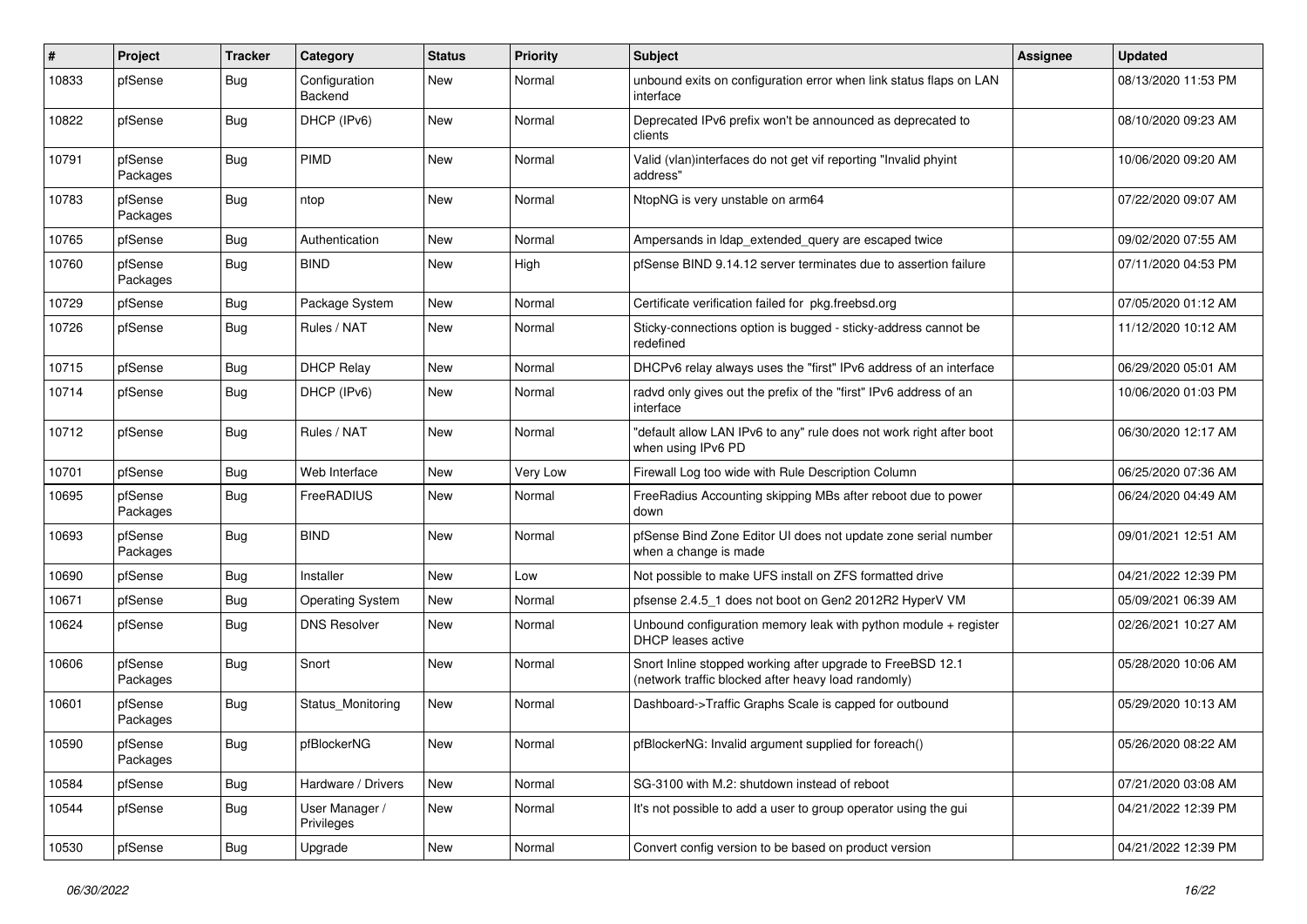| #     | Project             | <b>Tracker</b> | Category             | <b>Status</b> | <b>Priority</b> | <b>Subject</b>                                                                                                                                              | <b>Assignee</b> | <b>Updated</b>      |
|-------|---------------------|----------------|----------------------|---------------|-----------------|-------------------------------------------------------------------------------------------------------------------------------------------------------------|-----------------|---------------------|
| 10526 | pfSense<br>Packages | Bug            | pfBlockerNG          | New           | Normal          | Package pfBlockerNG Crashes on Alert view                                                                                                                   |                 | 05/04/2020 08:59 AM |
| 10516 | pfSense<br>Packages | Bug            | <b>FRR</b>           | New           | Normal          | <b>FRR Access list</b>                                                                                                                                      |                 | 12/06/2020 11:02 PM |
| 10513 | pfSense             | Bug            | Rules / NAT          | <b>New</b>    | Normal          | State issues with policy routing and HA failover                                                                                                            |                 | 04/21/2022 12:39 PM |
| 10503 | pfSense<br>Packages | Bug            | <b>FRR</b>           | New           | Normal          | Flapping any GW in multi-WAN influences restating all IPsec<br>tunnels in FRR which leads to dropping all IPsec VTI static routes<br>and related BGP issues |                 | 05/08/2020 07:51 PM |
| 10493 | pfSense             | <b>Bug</b>     | <b>IPsec</b>         | New           | Normal          | filter get vpns list() issues                                                                                                                               |                 | 05/06/2020 01:07 AM |
| 10487 | pfSense<br>Packages | Bug            | Telegraf             | New           | Normal          | Telegraf package not sending logs to influxdb server                                                                                                        |                 | 05/03/2020 07:09 PM |
| 10436 | pfSense<br>Packages | <b>Bug</b>     | softflowd            | New           | Normal          | softflowd no longer sends flow data after upgrade (v0.9.9_1 -><br>v1.0.0)                                                                                   |                 | 06/07/2022 12:25 AM |
| 10370 | pfSense<br>Packages | Bug            | ntop                 | New           | Normal          | ntopng Timeseries not send to InfluxDB                                                                                                                      |                 | 03/30/2020 09:42 AM |
| 10352 | pfSense             | <b>Bug</b>     | Authentication       | New           | Very Low        | RADIUS authentication fails with MSCHAPv1 or MSCHAPv2 when<br>passwords contain international characters                                                    |                 | 06/20/2022 04:04 PM |
| 10342 | pfSense             | <b>Bug</b>     | <b>DNS Resolver</b>  | New           | Normal          | Unbound domain overrides stop resolving periodically. They only<br>resume after the service has been restarted.                                             |                 | 03/13/2020 10:35 AM |
| 10325 | pfSense             | <b>Bug</b>     | <b>Notifications</b> | New           | Normal          | System/Advanced/Notifications/E-Mail - SMTP Notification E-Mail<br>auth password Unexpected Bahaviour                                                       |                 | 10/30/2020 08:17 AM |
| 10311 | pfSense             | <b>Bug</b>     | OpenVPN              | New           | Normal          | Too low net.link.ifqmaxlen causes packet drop under load when<br>using OpenVPN inside bridge interface under load                                           |                 | 08/10/2021 03:10 AM |
| 10310 | pfSense             | Bug            | Upgrade              | New           | Normal          | Systems with low RAM and several packages may temporarily fail<br>to load large tables after an upgrade                                                     |                 | 03/03/2020 07:55 AM |
| 10292 | pfSense<br>Packages | <b>Bug</b>     | Suricata             | New           | Normal          | Suricata not respecting SID Mgmt list                                                                                                                       |                 | 02/27/2020 01:02 PM |
| 10279 | pfSense<br>Packages | Bug            | open-vm-tools        | New           | Normal          | pfSense's OpenVM Tools on ESXi 6.7 no longer provides guest vm<br>functionality                                                                             |                 | 03/01/2020 06:07 PM |
| 10278 | pfSense<br>Packages | <b>Bug</b>     | pfBlockerNG          | New           | Normal          | pfBlockerNG: Formatting issue on DNSBL stats page                                                                                                           |                 | 02/24/2020 01:36 PM |
| 10277 | pfSense             | Bug            | Web Interface        | New           | Normal          | Sorting the log entries does not use year value                                                                                                             |                 | 02/24/2020 07:46 AM |
| 10271 | pfSense             | <b>Bug</b>     | Web Interface        | New           | Normal          | Large number of VLAN/LANs make "Interfaces" menu hard to<br>access                                                                                          |                 | 02/20/2020 04:46 AM |
| 10265 | pfSense<br>Packages | <b>Bug</b>     | <b>Notes</b>         | New           | Very Low        | Adding a Note with malformed title will force system restore                                                                                                |                 | 02/27/2020 10:12 AM |
| 10253 | pfSense<br>Packages | <b>Bug</b>     | pfBlockerNG          | New           | Normal          | pfblockerng-devel uses user interface for VIP causing issues with<br>other services                                                                         |                 | 02/11/2020 09:17 AM |
| 10252 | pfSense<br>Packages | <b>Bug</b>     | pfBlockerNG          | New           | High            | pfblockerng-devel                                                                                                                                           |                 | 02/11/2020 05:18 PM |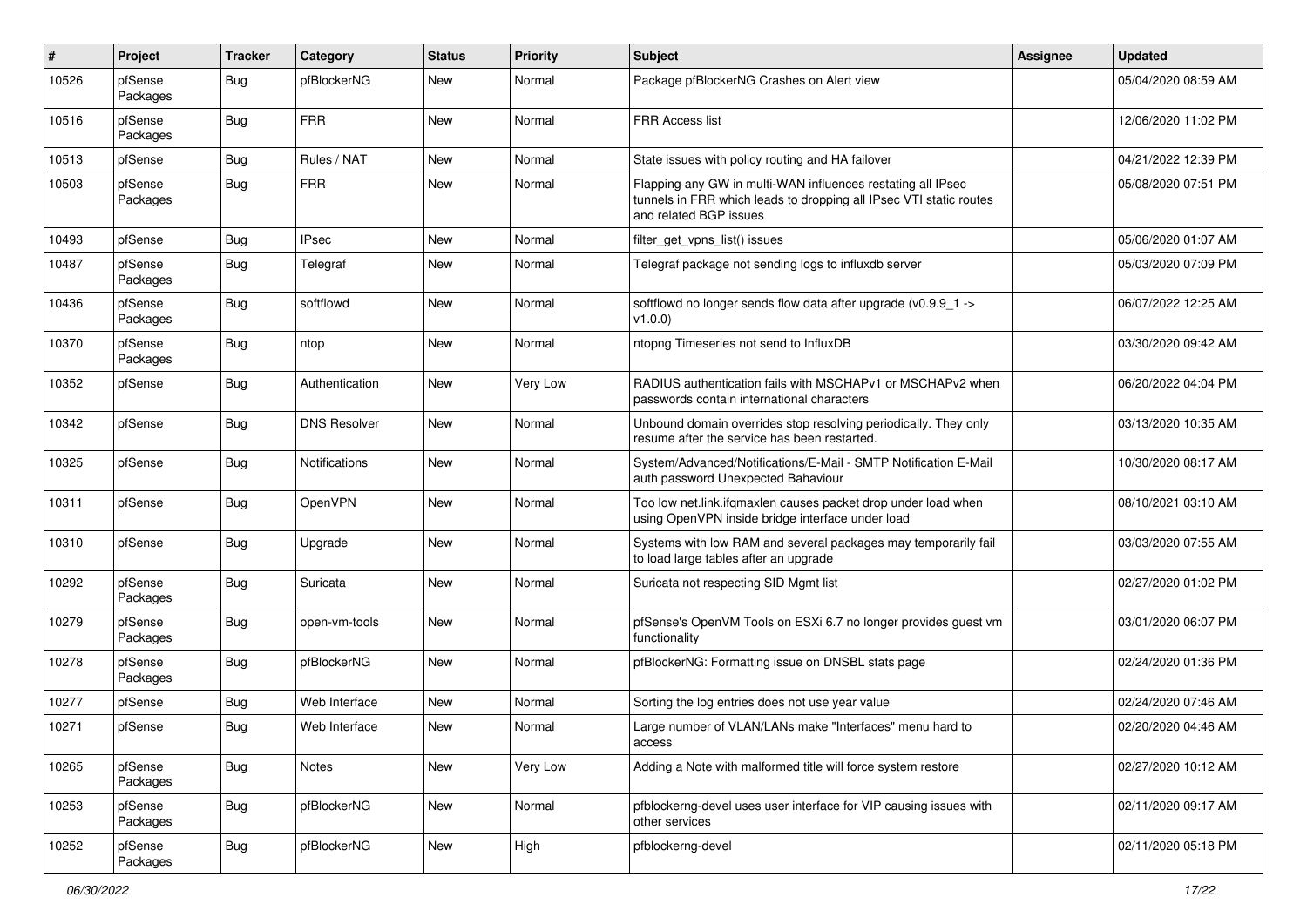| $\vert$ # | Project             | <b>Tracker</b> | Category              | <b>Status</b> | <b>Priority</b> | <b>Subject</b>                                                                                                   | <b>Assignee</b> | <b>Updated</b>      |
|-----------|---------------------|----------------|-----------------------|---------------|-----------------|------------------------------------------------------------------------------------------------------------------|-----------------|---------------------|
| 10188     | pfSense<br>Packages | <b>Bug</b>     | pfBlockerNG           | New           | Normal          | Reputation tab is not working                                                                                    |                 | 01/24/2020 10:06 AM |
| 10164     | pfSense<br>Packages | Bug            | pfBlockerNG           | New           | Normal          | pfBlockerNG dashboard widget position is not maintained when<br>updating                                         |                 | 01/06/2020 10:06 AM |
| 10150     | pfSense             | <b>Bug</b>     | <b>IGMP Proxy</b>     | New           | Normal          | IGMP Proxy does not scale to hundreds of streams                                                                 |                 | 01/03/2020 02:56 AM |
| 10143     | pfSense             | <b>Bug</b>     | <b>DNS Resolver</b>   | New           | Normal          | System hostname DNS entry is assigned to the wrong IP on<br>multi-wan setups                                     |                 | 12/31/2019 02:33 PM |
| 10000     | pfSense             | Bug            | Dynamic DNS           | New           | Normal          | Azure Dynamic DNS A and AAAA Records for Apex Zone                                                               |                 | 03/31/2020 09:03 AM |
| 9999      | pfSense<br>Packages | Bug            | pfBlockerNG           | New           | Normal          | unbound fatal error if System Domain in DNSBL and System<br>Domain Local Zone Type is Redirect                   |                 | 12/25/2019 08:10 AM |
| 9934      | pfSense<br>Packages | <b>Bug</b>     | Suricata              | <b>New</b>    | Normal          | suricata update kills WAN interface                                                                              |                 | 02/20/2020 09:17 AM |
| 9895      | pfSense<br>Packages | <b>Bug</b>     | Snort                 | <b>New</b>    | Normal          | snort reinstallation failed                                                                                      |                 | 06/23/2021 08:01 AM |
| 9887      | pfSense             | <b>Bug</b>     | Rules / NAT           | New           | Low             | Rule separator positions change when deleting multiple rules                                                     |                 | 06/28/2022 12:01 PM |
| 9837      | pfSense             | Bug            | Interfaces            | New           | Very Low        | ipv6 is not completely disabled on the interfaces                                                                |                 | 10/24/2019 01:16 AM |
| 9805      | pfSense             | Bug            | Dynamic DNS           | <b>New</b>    | Normal          | dynDNS cloudflare multiple entries                                                                               |                 | 10/02/2019 04:51 PM |
| 9755      | pfSense             | Bug            | Package System        | New           | Very Low        | package description wrong link<br>https://www.freshports.org/security/openvpn-client-export                      |                 | 09/13/2019 07:22 AM |
| 9737      | pfSense             | Bug            | <b>Traffic Graphs</b> | <b>New</b>    | Normal          | traffic-graphs is shows incorrect units inside the chart                                                         |                 | 09/09/2019 06:35 AM |
| 9724      | pfSense<br>Packages | <b>Bug</b>     | pfBlockerNG           | New           | High            | pfblockerng-firewall-filter-service-will-not-start                                                               |                 | 09/05/2019 06:32 AM |
| 9707      | pfSense<br>Packages | <b>Bug</b>     | pfBlockerNG           | <b>New</b>    | Normal          | Some networks already existing in deny Feeds are not stopped<br>even if existing in custom deny list             |                 | 08/28/2019 10:03 AM |
| 9698      | pfSense             | <b>Bug</b>     | <b>RRD Graphs</b>     | <b>New</b>    | Normal          | Monitoring graphs do not retain state after auto-refresh                                                         |                 | 08/26/2019 02:09 AM |
| 9690      | pfSense             | Bug            | Interfaces            | New           | Normal          | Ethernet flow control should be disabled by default                                                              |                 | 08/19/2019 06:45 PM |
| 9677      | pfSense             | <b>Bug</b>     | Dashboard             | New           | Normal          | Dashboard hangs when widget needs data from a remote host<br>which is down                                       |                 | 08/13/2019 09:15 AM |
| 9676      | pfSense<br>Packages | Bug            | pfBlockerNG           | <b>New</b>    | Normal          | AS lookup fails                                                                                                  |                 | 12/26/2019 12:17 AM |
| 9664      | pfSense             | Bug            | Dynamic DNS           | New           | Normal          | DynDNS and Dual-wan problem with CloudFlare (works with No-Ip)                                                   |                 | 08/03/2019 10:00 AM |
| 9662      | pfSense<br>Packages | <b>Bug</b>     | pfBlockerNG           | <b>New</b>    | Normal          | PfblockerNG do not update after pfsense reboot and wait for next<br>cron task                                    |                 | 08/20/2019 09:00 AM |
| 9654      | pfSense             | <b>Bug</b>     | <b>DNS Resolver</b>   | <b>New</b>    | Normal          | After reboot, the DNS resolver must be restarted before it will<br>advertise the ipv6 DNS address of the router. |                 | 11/20/2020 03:12 AM |
| 9650      | pfSense             | <b>Bug</b>     | Gateways              | <b>New</b>    | Normal          | IPv6 connection drops (ir-)regular on Kabelvodafone (German cable<br>ISP)                                        |                 | 07/27/2019 07:14 AM |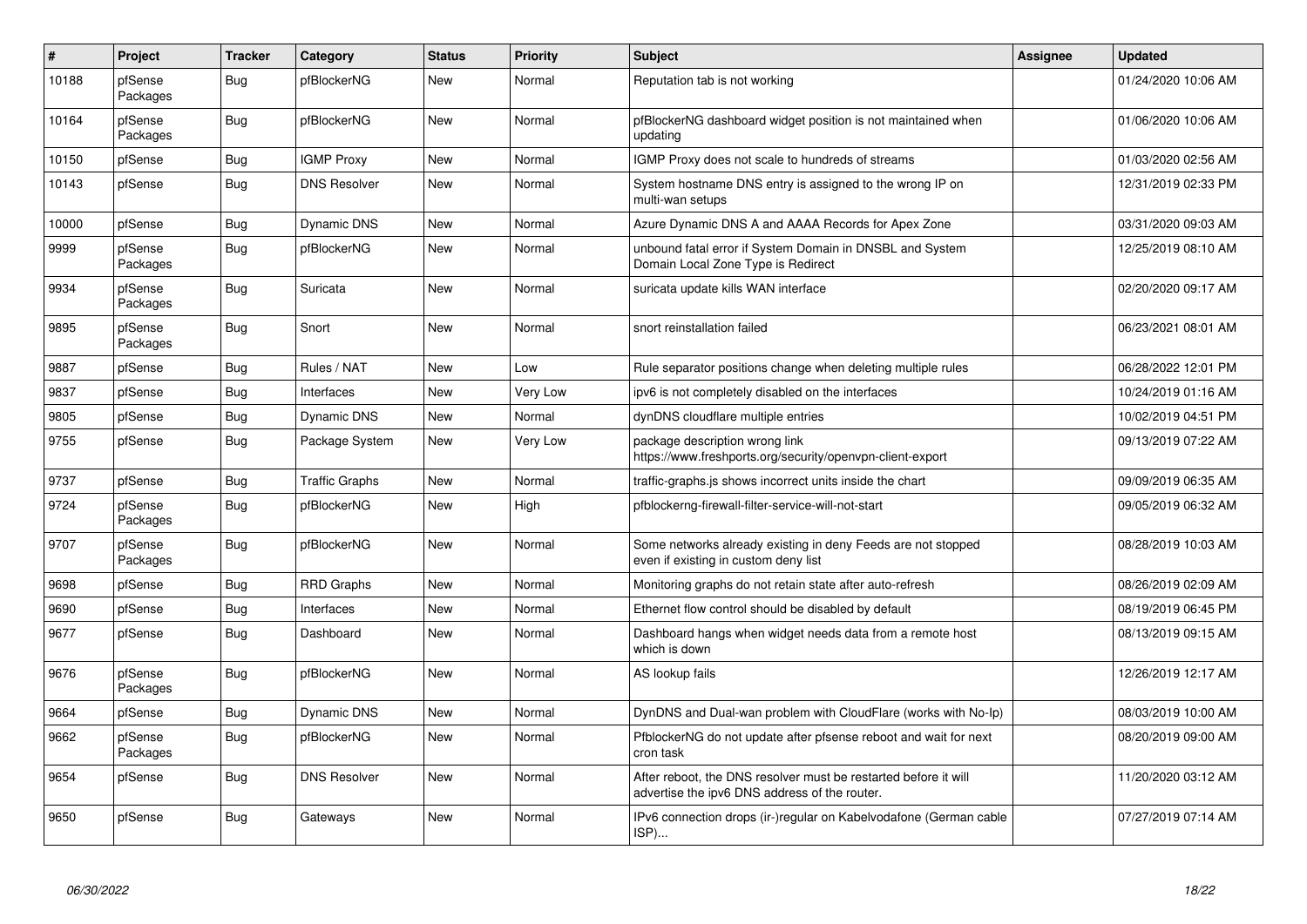| $\#$ | Project             | <b>Tracker</b> | Category                     | <b>Status</b> | Priority  | Subject                                                                                                              | <b>Assignee</b> | <b>Updated</b>      |
|------|---------------------|----------------|------------------------------|---------------|-----------|----------------------------------------------------------------------------------------------------------------------|-----------------|---------------------|
| 9626 | pfSense             | Bug            | Web Interface                | New           | Normal    | When deny write permission is assigned to a user, there is no error<br>feedback if the user tries to write something |                 | 06/25/2022 05:41 PM |
| 9585 | pfSense             | Bug            | Interfaces                   | New           | Normal    | 6RD: Unable to reach hosts on within same 6rd-domain                                                                 |                 | 08/14/2019 02:39 PM |
| 9568 | pfSense<br>Packages | Bug            | Squid                        | New           | Normal    | UFSSwapDir::openLog: Failed to open swap log.                                                                        |                 | 05/29/2019 09:18 PM |
| 9566 | pfSense             | Bug            | <b>Traffic Graphs</b>        | New           | Normal    | Traffic graph displays traffic incorrectly                                                                           |                 | 11/18/2019 07:54 AM |
| 9504 | pfSense             | Bug            | Dynamic DNS                  | New           | Normal    | Multiple Dynamic DNS update notifications for the same interface,<br>not differentiated by the hostname              |                 | 05/07/2019 07:46 AM |
| 9500 | pfSense<br>Packages | Bug            | haproxy                      | New           | Normal    | HAproxy does not delete non-applicable action config                                                                 |                 | 01/18/2022 06:28 AM |
| 9497 | pfSense<br>Packages | <b>Bug</b>     | AWS VPC                      | New           | Normal    | AWS VPN Wizard: WebGUI times out.                                                                                    |                 | 11/13/2019 10:07 AM |
| 9495 | pfSense<br>Packages | Bug            | AWS VPC                      | <b>New</b>    | Normal    | AWS VPC VPN wizard produces incorrect config (SHA256 should<br>be SHA1)                                              |                 | 08/19/2019 02:45 PM |
| 9486 | pfSense<br>Packages | Bug            | softflowd                    | New           | Very Low  | ifindex values used for softflowd are incorrect                                                                      |                 | 08/14/2019 02:30 PM |
| 9485 | pfSense             | Bug            | User Manager /<br>Privileges | New           | Normal    | password match error on system_usermanager causes Group<br>membership to be reset.                                   |                 | 04/26/2019 08:52 AM |
| 9453 | pfSense             | Bug            | <b>LAGG Interfaces</b>       | <b>New</b>    | Normal    | VLAN Interfaces on LAGG get orphaned at boot                                                                         |                 | 08/21/2019 11:16 AM |
| 9353 | pfSense             | Bug            | Dashboard                    | New           | Low       | PHPSession errors from limited access to dashboard and widgets                                                       |                 | 10/06/2020 09:31 AM |
| 9348 | pfSense<br>Packages | Bug            | <b>ACME</b>                  | New           | Normal    | Results of Acme certificate issuance/renewal are not properly<br>formatted                                           |                 | 02/22/2019 12:08 PM |
| 9344 | pfSense             | Bug            | Translations                 | New           | Normal    | OpenVPN click NCP Algorithms will always go to DH Parameters<br>website(in Chinese-Taiwan)                           |                 | 10/21/2021 03:48 AM |
| 9343 | pfSense             | Bug            | DHCP (IPv4)                  | New           | Normal    | diag_arp.php times out with large DHCPD leases table                                                                 |                 | 08/14/2019 01:19 PM |
| 9338 | pfSense             | Bug            | <b>IGMP Proxy</b>            | New           | Normal    | igmpproxy ignoring downstream vlan interface                                                                         |                 | 02/22/2019 03:48 AM |
| 9337 | pfSense<br>Packages | Bug            | Telegraf                     | <b>New</b>    | Normal    | Telegraf ping input fails                                                                                            |                 | 02/18/2019 10:40 AM |
| 9295 | pfSense             | Bug            | <b>PPPoE Server</b>          | <b>New</b>    | Very High | IPv6 PD does not work with PPPOE (Server & Client)                                                                   |                 | 05/15/2022 10:53 AM |
| 9286 | pfSense<br>Packages | Bug            | squidguard                   | New           | Normal    | squidGuard - Unable to change IP for sgerror.php URL in<br>configuration                                             |                 | 11/13/2019 10:07 AM |
| 9261 | pfSense<br>Packages | Bug            | haproxy                      | New           | Normal    | haproxy GUI failure                                                                                                  |                 | 01/08/2019 12:41 PM |
| 9247 | pfSense<br>Packages | <b>Bug</b>     | haproxy                      | <b>New</b>    | Low       | HAProxy multiple server selection on stats pages doesn't work                                                        |                 | 01/02/2019 04:44 PM |
| 9241 | pfSense             | Bug            | Interfaces                   | New           | Normal    | Ethernet link cycles up/down if "auto-negotiate" is explicitly selected<br>in interface configuration                |                 | 12/31/2018 08:36 PM |
| 9229 | pfSense<br>Packages | <b>Bug</b>     | Tinc                         | New           | Normal    | Tinc package: no way of specifying multiple critical configuration<br>parameters from web interface                  |                 | 08/13/2019 09:25 AM |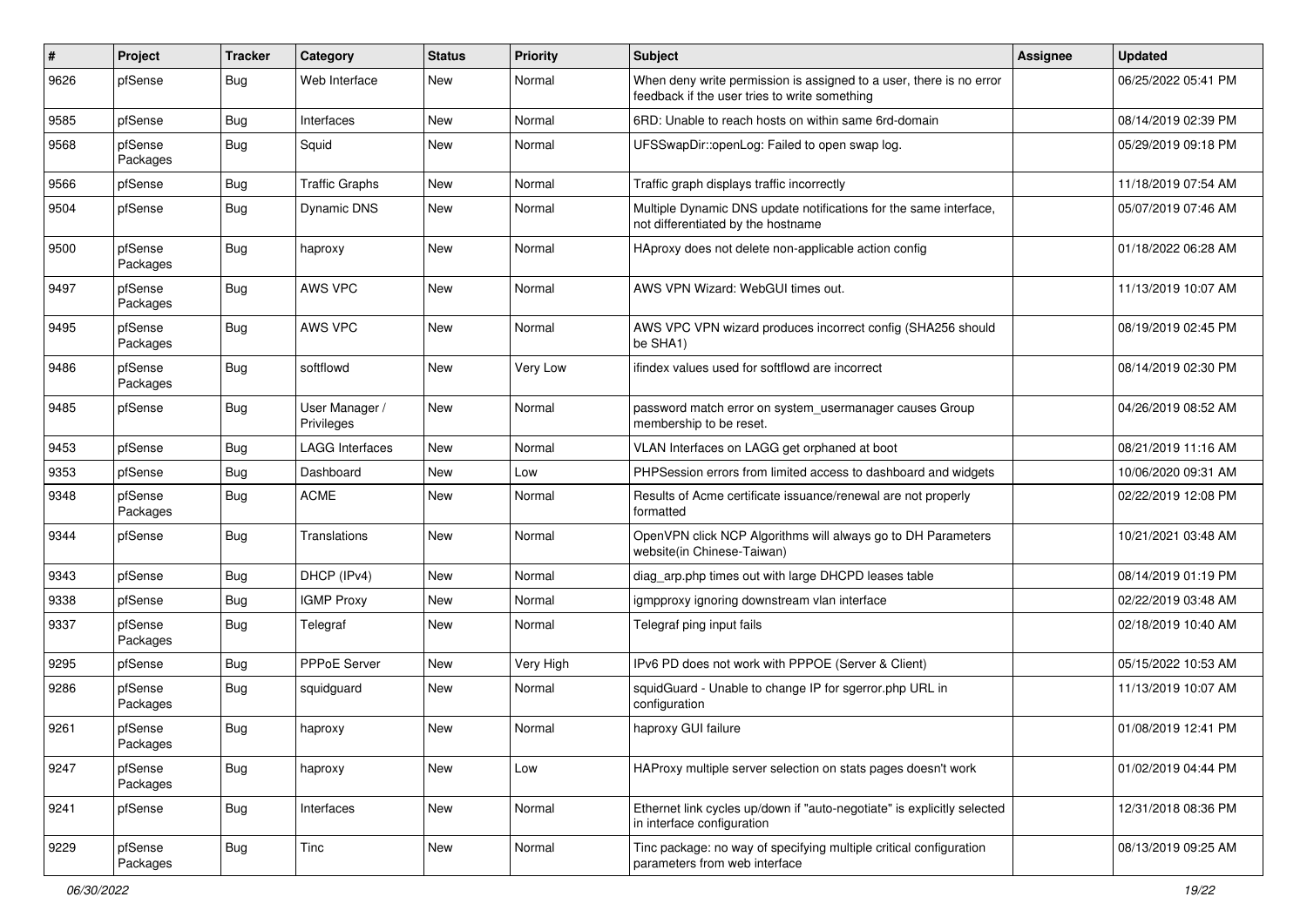| $\vert$ # | Project             | <b>Tracker</b> | Category                                 | <b>Status</b> | <b>Priority</b> | Subject                                                                                                                      | Assignee | <b>Updated</b>      |
|-----------|---------------------|----------------|------------------------------------------|---------------|-----------------|------------------------------------------------------------------------------------------------------------------------------|----------|---------------------|
| 9192      | pfSense             | Bug            | PPP Interfaces                           | New           | Normal          | PPPoE daemon selects wrong interface                                                                                         |          | 08/20/2019 10:05 AM |
| 9183      | pfSense             | Bug            | <b>LAGG Interfaces</b>                   | New           | Very Low        | OpenVPN Lagg Interface not working after restart or new start                                                                |          | 08/21/2019 11:17 AM |
| 9179      | pfSense             | <b>Bug</b>     | <b>NAT Reflection</b>                    | New           | Normal          | NAT reflection fix implemented for #8604 is causing WebUI and<br>XMLRPC to fail on slave                                     |          | 03/27/2020 08:01 PM |
| 9167      | pfSense             | Bug            | Rules / NAT                              | <b>New</b>    | Normal          | Some Important ICMPv6 Traffic Not Allowed by Default Rules                                                                   |          | 08/14/2019 01:00 PM |
| 9149      | pfSense             | Bug            | Package System                           | New           | Low             | Continued issues with /tmp and /var in RAM on 2.4                                                                            |          | 11/24/2018 11:56 AM |
| 9143      | pfSense<br>Packages | Bug            | ntop                                     | New           | Normal          | ntopng not displaying values in historical correctly                                                                         |          | 11/22/2018 07:24 AM |
| 9140      | pfSense             | Bug            | Logging                                  | New           | Very Low        | Unexpected rule can be displayed when looking up filter log entry<br>with multiple matching rules                            |          | 08/19/2019 02:56 PM |
| 9139      | pfSense<br>Packages | <b>Bug</b>     | Telegraf                                 | <b>New</b>    | Normal          | telegraf: add ping for default gateway(s)                                                                                    |          | 05/21/2020 04:23 PM |
| 9138      | pfSense<br>Packages | <b>Bug</b>     | Telegraf                                 | New           | Normal          | telegraf: add section for custom config lines                                                                                |          | 02/18/2019 03:36 PM |
| 9136      | pfSense             | <b>Bug</b>     | DHCP (IPv6)                              | <b>New</b>    | High            | IPv6 Tracking Interfaces Lose IPv6 Address in Certain Cases                                                                  |          | 04/21/2022 12:39 PM |
| 9101      | pfSense             | Bug            | <b>Traffic Graphs</b>                    | <b>New</b>    | Normal          | Traffic Graphs/Dashboard Slows Downloads Being Performed by<br>the Same Firefox Browser                                      |          | 08/21/2019 09:18 AM |
| 9087      | pfSense             | Bug            | <b>Traffic Graphs</b>                    | New           | Normal          | Traffic Graph Widget Legend Not Updating                                                                                     |          | 08/14/2019 12:38 PM |
| 9079      | pfSense<br>Packages | <b>Bug</b>     | ntop                                     | New           | Normal          | High CPU usage of ntopng even during IDLE and no network traffic                                                             |          | 12/16/2018 02:40 PM |
| 9037      | pfSense             | <b>Bug</b>     | <b>DNS Resolver</b>                      | <b>New</b>    | Normal          | Unbound not logging to syslog after reboot                                                                                   |          | 10/12/2018 05:09 AM |
| 9035      | pfSense             | Bug            | Rules / NAT                              | New           | Normal          | Inactive Interfaces are Hidden in Firewall Rules                                                                             |          | 08/14/2019 12:39 PM |
| 9025      | pfSense<br>Packages | Bug            | squidguard                               | New           | Normal          | SquidGard + Target categories                                                                                                |          | 10/08/2018 01:00 AM |
| 9012      | pfSense<br>Packages | <b>Bug</b>     | Squid                                    | New           | Very Low        | Captive Portal authentication in Squid Proxy Server does not work                                                            |          | 10/12/2019 05:06 AM |
| 8963      | pfSense             | <b>Bug</b>     | <b>Traffic Shaper</b><br>(Limiters)      | <b>New</b>    | Normal          | 2.4.4 Limiters don't work after CARP fail-over                                                                               |          | 12/10/2018 06:40 AM |
| 8909      | pfSense<br>Packages | Bug            | Tinc                                     | New           | Normal          | tinc package makes /rc.newwanip looping forever                                                                              |          | 08/13/2019 09:25 AM |
| 8902      | pfSense<br>Packages | <b>Bug</b>     | haproxy                                  | New           | Normal          | HAproxy package not use custom DNS for lookup on apply new<br>config                                                         |          | 09/16/2018 08:16 AM |
| 8846      | pfSense             | Bug            | Gateways                                 | <b>New</b>    | Low             | Misleading gateway error message adding/editing static routes<br>using a disabled interface                                  |          | 08/21/2019 11:29 AM |
| 8831      | pfSense             | <b>Bug</b>     | IPv6 Router<br>Advertisements<br>(RADVD) | New           | Very High       | Radvd causes latency spikes                                                                                                  |          | 04/19/2021 04:51 AM |
| 8820      | pfSense             | <b>Bug</b>     | Rules / NAT                              | New           | Low             | System/Advanced/Misc - "Do not kill connections when schedule<br>expires" UN-checked still leaves existing connections open. |          | 07/28/2020 10:59 AM |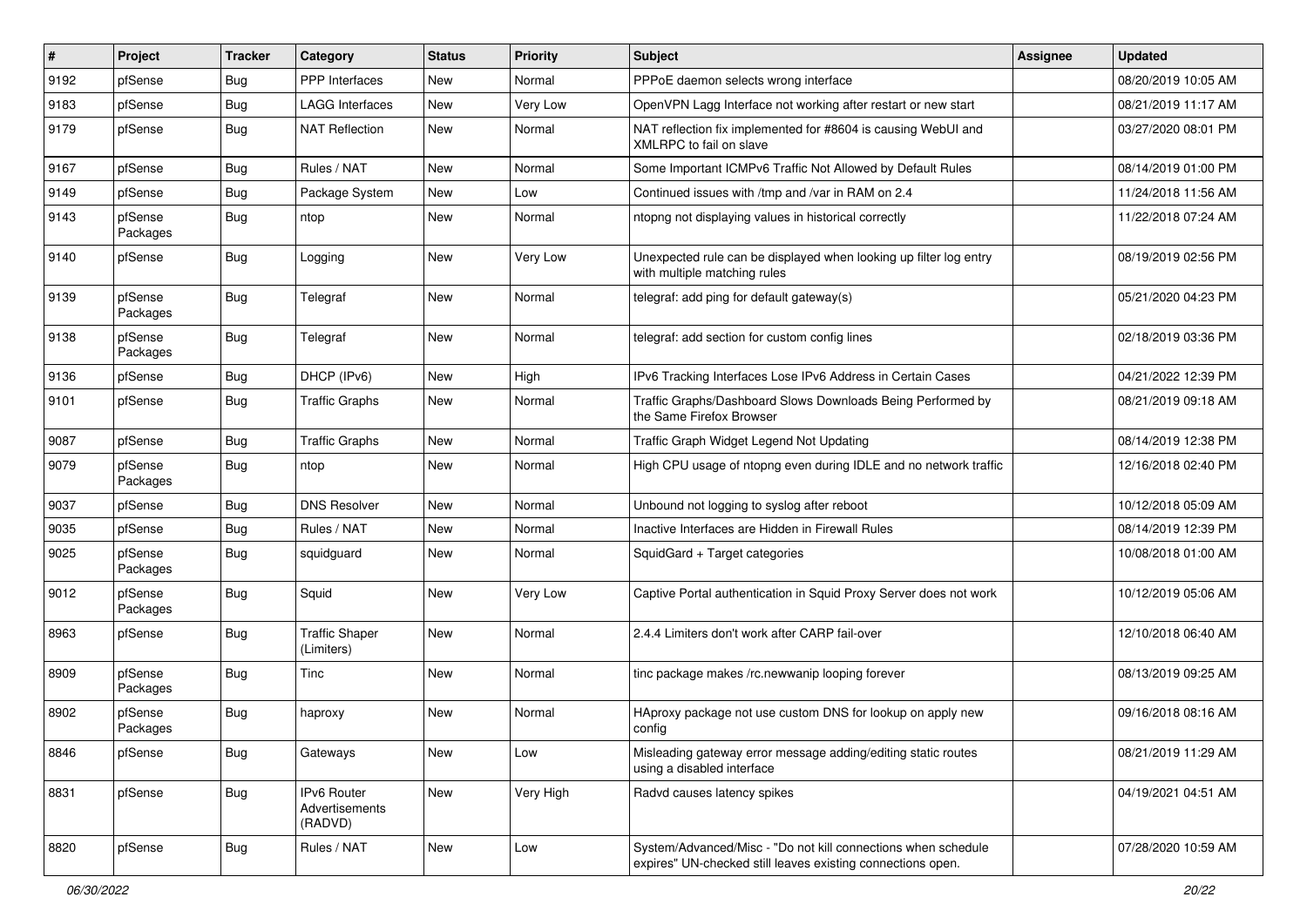| #    | Project             | <b>Tracker</b> | Category              | <b>Status</b> | <b>Priority</b> | Subject                                                                                                                                    | <b>Assignee</b> | <b>Updated</b>      |
|------|---------------------|----------------|-----------------------|---------------|-----------------|--------------------------------------------------------------------------------------------------------------------------------------------|-----------------|---------------------|
| 8804 | pfSense             | Bug            | <b>PPP</b> Interfaces | <b>New</b>    | Normal          | Netgate SG-1000 PPPoE Keepalives not prioritized, internet drops                                                                           |                 | 08/20/2019 10:06 AM |
| 8770 | pfSense             | Bug            | Interfaces            | New           | Normal          | QinQ interfaces always show as active                                                                                                      |                 | 02/01/2020 09:47 AM |
| 8752 | pfSense<br>Packages | Bug            | squidguard            | New           | Normal          | For SquidGuard in "Common ACL" menu "Target Rules List"<br>"access" option always stays with default value '---' for my Target<br>category |                 | 08/06/2018 05:53 AM |
| 8711 | pfSense             | Bug            | <b>IGMP Proxy</b>     | New           | Normal          | igmpproxy with PPPoE Interfaces                                                                                                            |                 | 07/28/2018 09:21 AM |
| 8705 | pfSense<br>Packages | Bug            | syslog-ng             | New           | Normal          | Syslog-NG error in latest snapshot                                                                                                         |                 | 07/27/2018 10:17 AM |
| 8686 | pfSense             | Bug            | <b>IPsec</b>          | New           | Normal          | IPsec VTI: Assigned interface firewall rules are never parsed                                                                              |                 | 02/10/2021 12:15 PM |
| 8614 | pfSense             | <b>Bug</b>     | DHCP (IPv4)           | New           | Normal          | Cannot remove Additional BOOTP/DHCP Options                                                                                                |                 | 08/21/2019 09:15 AM |
| 8589 | pfSense<br>Packages | Bug            | FreeRADIUS            | New           | Normal          | FreeRadius 0.15.5_2 ignoring tunnelled-reply=no                                                                                            |                 | 02/18/2019 03:40 PM |
| 8570 | pfSense             | Bug            | <b>XML Parser</b>     | <b>New</b>    | Normal          | Empty (dn)shaper config gets populated with newline                                                                                        |                 | 08/20/2019 02:45 PM |
| 8567 | pfSense             | Bug            | CARP                  | New           | Normal          | Using IPv6 VIP alias for services may affect CARP IPv6 VIP work                                                                            |                 | 06/12/2018 01:26 PM |
| 8566 | pfSense             | Bug            | CARP                  | New           | Normal          | Wrong IPv6 source in NS request in case using of IPv6 alias                                                                                |                 | 06/12/2018 01:26 PM |
| 8560 | pfSense<br>Packages | Bug            | <b>ACME</b>           | New           | Normal          | ACME: can't update DNS records in DNSMadeEasy registar for<br>several domains with different API keys/ids                                  |                 | 06/08/2018 01:28 PM |
| 8526 | pfSense             | Bug            | Interfaces            | New           | Normal          | DHCP client ignores server replies when 802.1g tagging is used                                                                             |                 | 08/14/2019 10:52 AM |
| 8513 | pfSense<br>Packages | Bug            | FreeRADIUS            | New           | High            | Freeradius 3.x Idap problem                                                                                                                |                 | 02/18/2019 05:22 PM |
| 8512 | pfSense             | Bug            | <b>PPP</b> Interfaces | <b>New</b>    | Normal          | PPPoE reconnect fails after interface flap                                                                                                 |                 | 08/20/2019 10:06 AM |
| 8500 | pfSense             | Bug            | Dynamic DNS           | New           | Low             | Incorrect categorization of status/info messages from phpDynDNS                                                                            |                 | 08/16/2019 12:50 PM |
| 8464 | pfSense             | Bug            | Wireless              | New           | Very Low        | Wireless USB card does not connect to WiFi automatically after<br>reboot/halt                                                              |                 | 06/19/2020 03:44 AM |
| 8454 | pfSense<br>Packages | Bug            | arpwatch              | New           | Very Low        | Arpwatch package break email notifications from other sources                                                                              |                 | 06/23/2022 07:49 PM |
| 8438 | pfSense<br>Packages | Bug            | haproxy               | New           | High            | haproxy: can't use ACL for cert with http-response actions                                                                                 |                 | 05/24/2018 01:12 PM |
| 8435 | pfSense             | <b>Bug</b>     | Interfaces            | New           | Normal          | DHCPv6 unusable in certain circumstances (US AT&T Fiber, etc.)                                                                             |                 | 08/14/2019 10:52 AM |
| 8432 | pfSense             | Bug            | <b>Dynamic DNS</b>    | <b>New</b>    | Normal          | Dynamic DNS Client gives an error that it can't find IPv6 address<br>when WAN interface is a LAGG                                          |                 | 09/17/2020 05:23 AM |
| 8419 | pfSense             | <b>Bug</b>     | Web Interface         | <b>New</b>    | Normal          | webgui, when menubar is fixed to the top of the screen, the last<br>items of long menus cannot be seen/used.                               |                 | 07/19/2018 03:10 PM |
| 8406 | pfSense             | <b>Bug</b>     | Dynamic DNS           | New           | Normal          | DDNS IPV6 Cloudflare Client does not detect PPOE address                                                                                   |                 | 03/31/2018 11:56 AM |
| 8401 | pfSense             | <b>Bug</b>     | Installer             | New           | Normal          | Issues related to keys representing alphabetic characters specific to<br>Scandinavian languages and to some other keys.                    |                 | 03/30/2018 11:06 AM |
| 8343 | pfSense             | <b>Bug</b>     | Gateways              | New           | Normal          | Gateway Routes (Default Routes) not removed in Kernel when<br>removed from GUI                                                             |                 | 05/14/2020 01:22 AM |